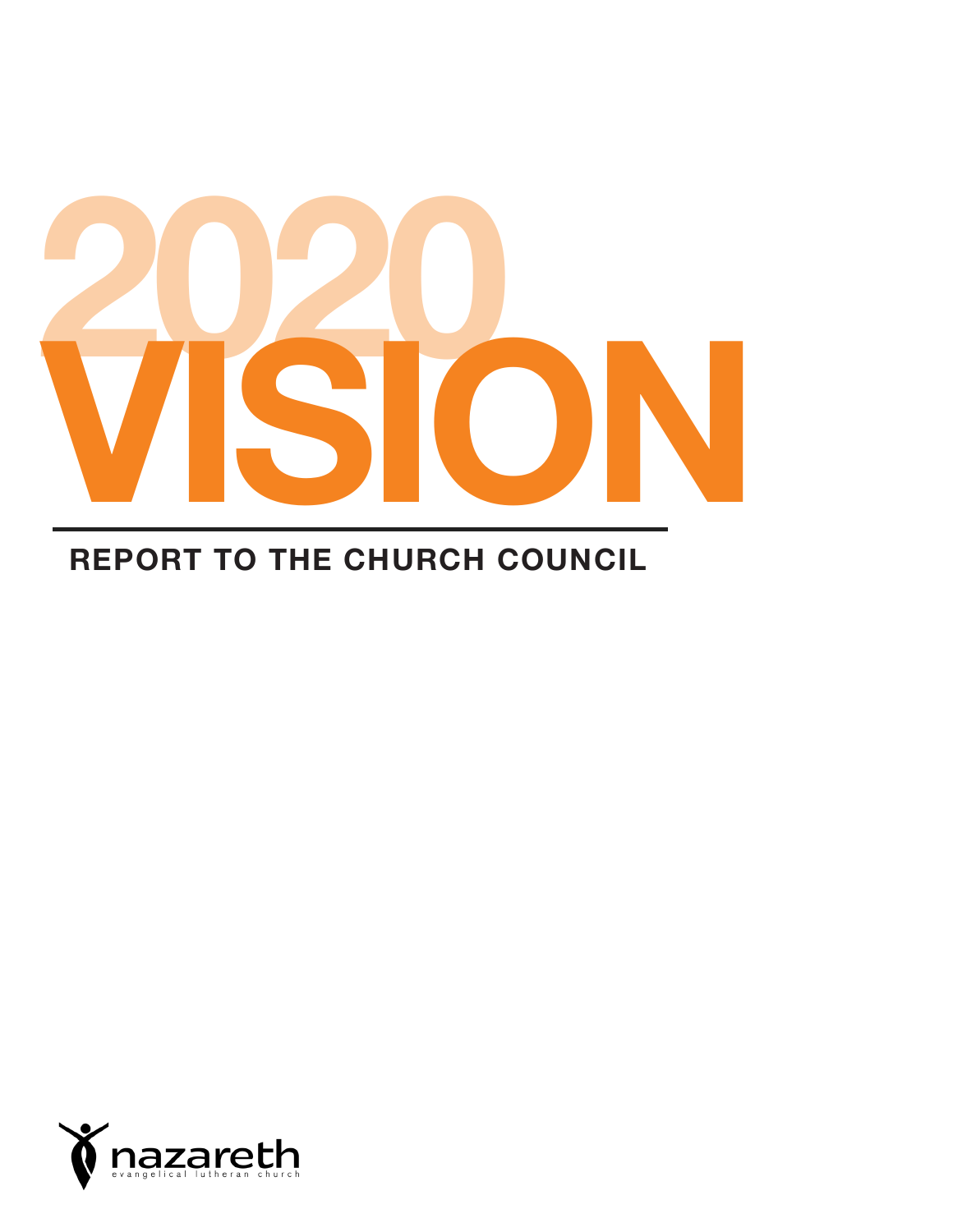## **WHO WE ARE**

## **OUR MISSION**

Living together in God's amazing grace, we invite all people to know Christ, grow in Christ and make Christ known.

### **OUR VISION** Getting our hands dirty for the cause of Christ.

# **OUR VALUES**



**01** We are Better Together.



**02** Right what is Wrong

**03** Action, Not Apathy

**04** Across the Street, Around the World.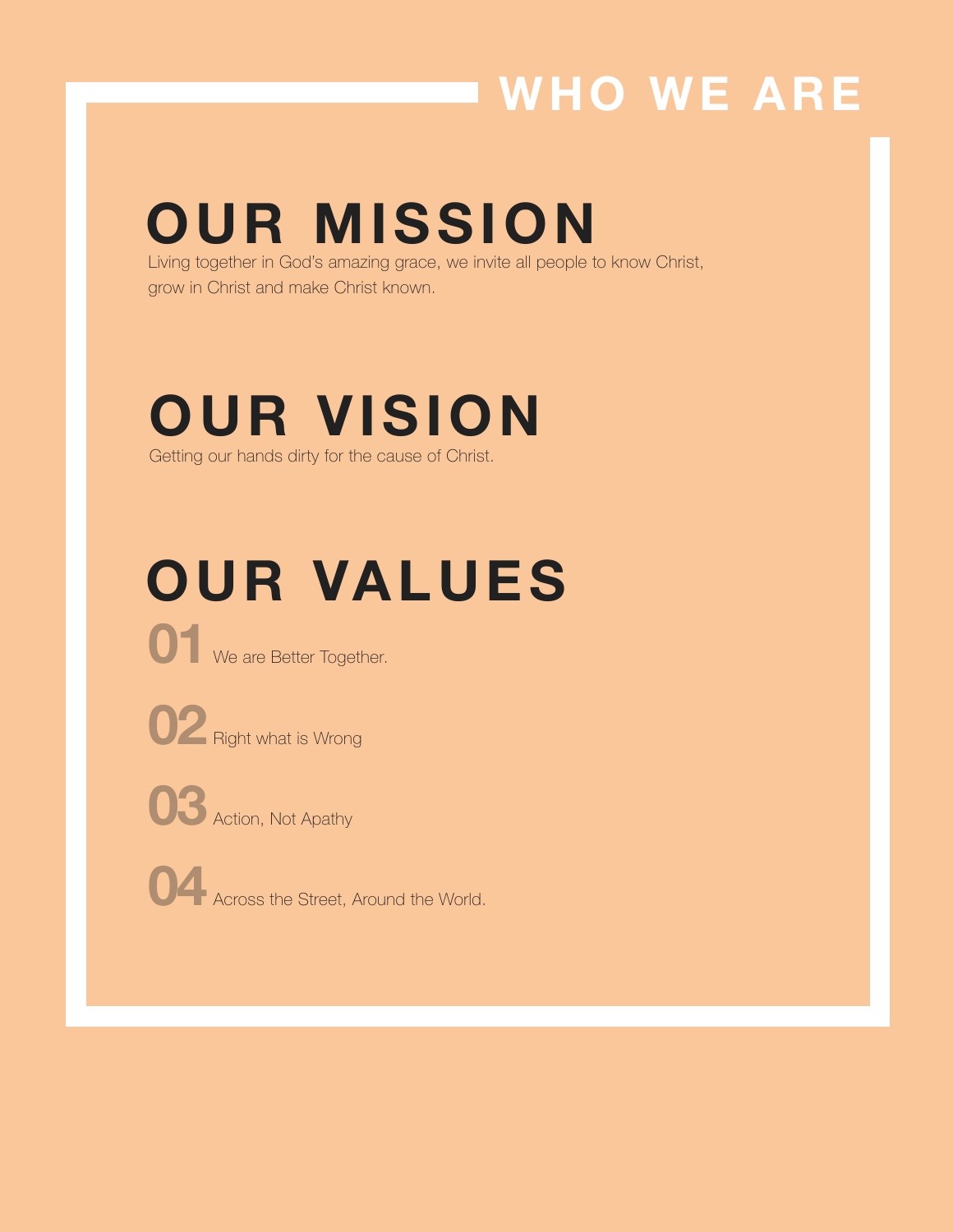# **021 REACH AND ENGAGE NEW PEOPLE**<br>Develop and implement a comprehensive objective A: To effectively identity

*Develop and implement a comprehensive strategy to reach new people and incorporate them into the life of the church. Biblical Foundations: Matthew 28:19-20, Acts 2:42-47, and 1 Corinthians 9:19-23*

#### **By 2025, Nazareth will be…**

1. Reaching new people through compelling worship experiences, passionate community outreach, and engaging communication strategies, which invite all people into a deeper sustaining relationship with Christ and His Church.

2. Using our "Belong" New Member Class, StrengthsFinder, and a Spiritual Gifts Inventory/Assessment, and through numerous "Discipleship U" offerings, we will meet people where they are to engage, equip, and connect them to serve God and others in the unique areas of their gifting and passion. We will do this in order that they can take appropriate next steps toward becoming ever more committed followers of Jesus.

**Objective A:** To effectively identify and engage all unchurched Blessed Beginnings and Vacation Bible School families by January 1, 2022. To create a bridge position between Nazareth and Blessed Beginnings to plug families in at Nazareth and invite them into the greater community.

**Objective B:** To reach at least 100 new people each year beginning in 2020 (with emphasis on the unchurched of the Cedar Valley) to further their journey with Christ ultimately resulting in possible membership at Nazareth. Ongoing – reached and surpassed this objective in 2020.

**Objective C:** To create a Discipleship incubator position (volunteer or staff) to engage every current and new member through a unique personal ministry assessment (e.g. StrengthsFinder, Spiritual Gifts Inventory/ Assessment) and connection to short- and long-term opportunities to apply their gifts.

**Co** tl<br>the<br>co e age.<br>:19-20<br>**Allena Go therefore and make disciples of all nations, baptizing them in the name of the Father and of the Son and of the Holy Spirit, teaching them to observe all that I have commanded you. And behold, I am with you always, to the end of the age. -Matthew 28:19-20**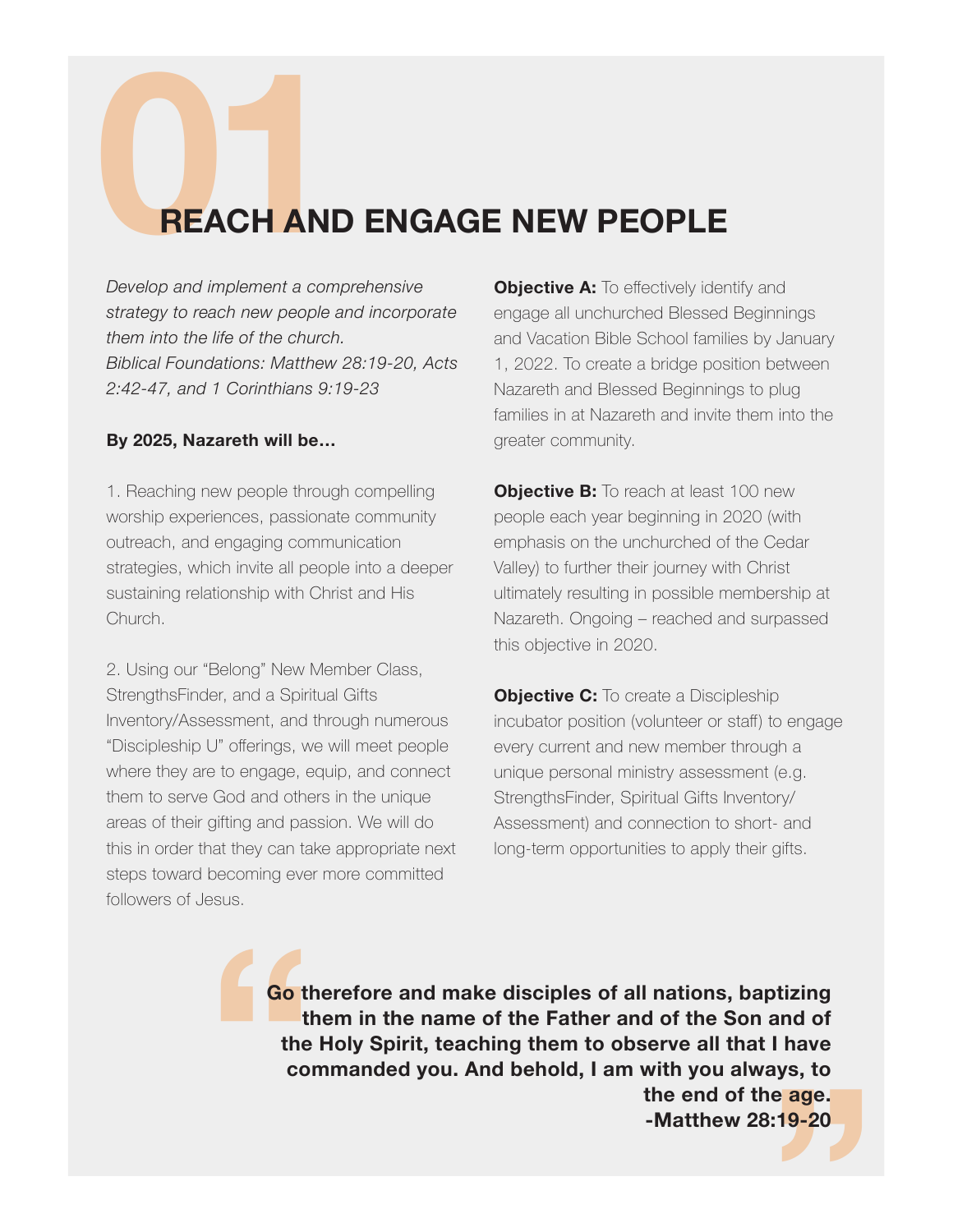# **028 Contract Contract Contract Contract Contract Contract Contract Contract Contract Contract Contract Contract Contract Contract Contract Contract Contract Contract Contract Contract Contract Contract Contract Contract C**

*Develop ministries that work toward healing those broken by life circumstances. Biblical Foundations: Romans 12:15, Psalm 38:4, and 2 Corinthians 1:3-5*

#### **By 2025, Nazareth will be…**

1. Developing a community where individuals feel encouraged to share the reality of their burdens and where the community can mobilize to comfort, support, and engage each other in the midst of the mess.

2. Comforting those who need comforting and supporting those who are hurting…looking to lift each other up – whether on a one-to-one basis or in group settings. Showing love in action at Nazareth to everyone who needs it.

**Objective A:** To research best practices and strategies of how other churches and organizations address members' burdens by January 1, 2022 (including formation of small groups of people dealing with specific struggles, e.g. lost babies, mental illness, and suicide).

**Objective B:** To document a plan for using worship services to communicate the power of sharing burdens and being vulnerable (to create an open, transparent, and supportive culture throughout Nazareth) by September 2022.

**Objective C:** To identify social workers, counselors, psychologists, psychiatrists, medical workers, and other psycho/social professionals currently within our congregation who may provide guidance, advisement, and information to members willing to volunteer in Nazareth's efforts to help and heal by January 2022.

**Objective D:** To launch the offering of resources available (e.g. referrals, mentors, training, forums, book recommendations) to people interested in learning more about specific topics related to common issues and challenges facing members and others in the Cedar Valley by December 2022.

**Rej Rejoice with those who rejoice, weep with those who weep.**

**"**<br>  $\left($ **- Romans 12:15**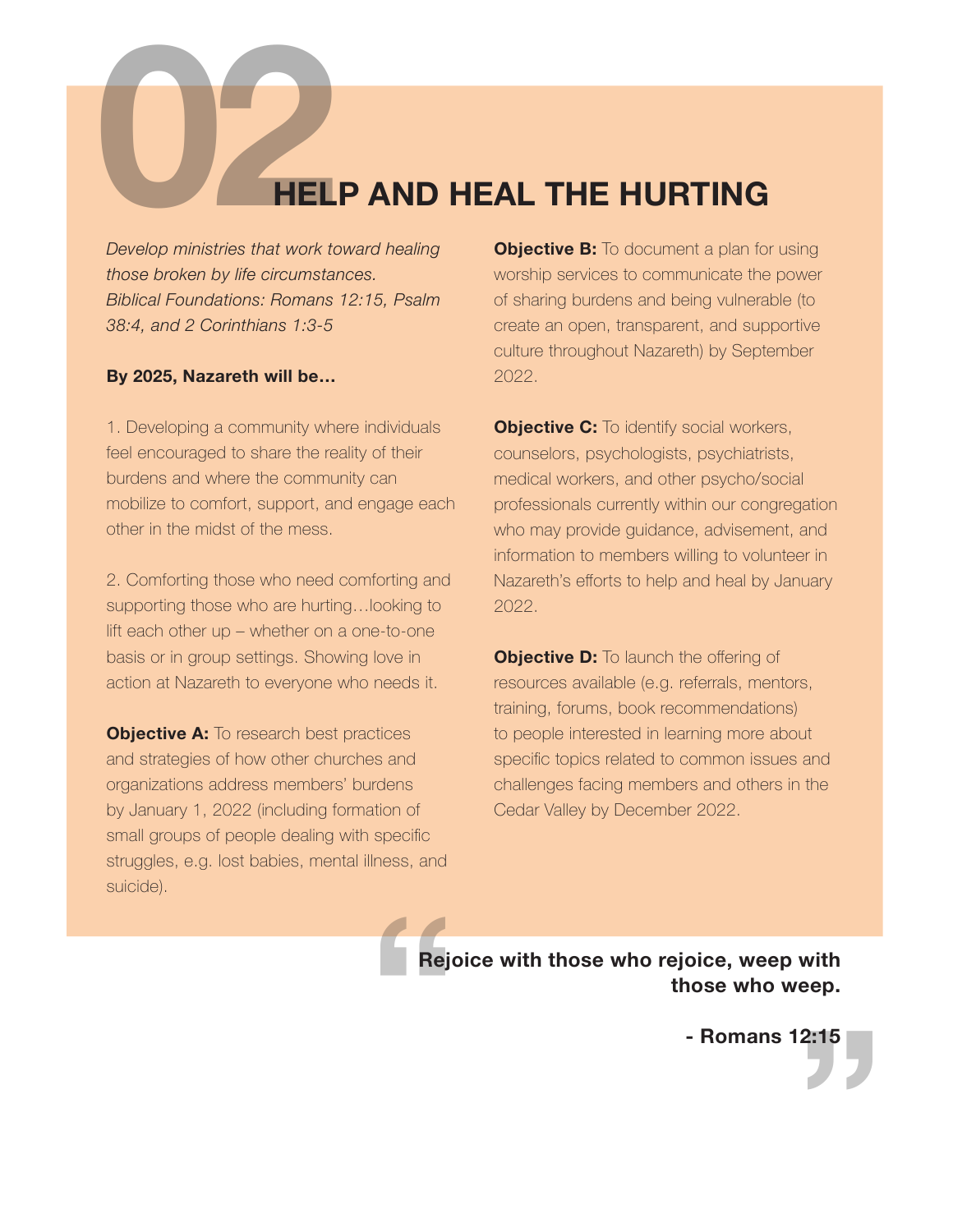# **1889 INSPIRE AND ADAPT FOR<br>
FUTURE GENERATIONS**<br>
Make necessary changes to attract families with **Objective B:** To more strateging<br>
children and youth to our church **FUTURE GENERATIONS**

*Make necessary changes to attract families with children and youth to our church. Biblical Foundations: Deuteronomy 11:18-20, Matthew 19:14 and Psalm 78:1-4*

#### **By 2025, Nazareth will be…**

1. Adapting to meet families wherever they are in order to help and invite them to "know Christ, grow in Christ, and make Christ known." Families come in many configurations, and all families are important to God. Furthermore, the coming generations are the key to the future of the church. Faith and family are so intertwined that it is difficult to imagine one without the other. Family (in all its diverse forms) is unquestionably the best place to grow disciples.

2. Supporting and equipping families in this endeavor and engaging all future generations in the mission of the church through dynamic intergenerational and age-specific Christian education.

3. Leveraging and more richly integrating the ministry of Blessed Beginnings into the larger mission and ministry of Nazareth as we seek to serve and care for young families and disciple next generations. A task force has gathered crucial data and made specific recommendations to the Council.

**Objective A:** To audit facilities and current usage of space in all Nazareth buildings (emphasis on Blessed Beginnings) to assess current utilization compared to opportunities, needs, and priorities by December 2021.

**Objective B:** To more strategically recruit young adults into leadership roles within the life of the church on existing committees, task forces, the Church Council, and on our staff. Recent hires, committee assignments and Council nominations show this commitment.

**Objective C:** To take a fresh look at our collegeage ministry outreach through BASIC and all related ministries in an effort to research, adapt, and implement best practices for engaging college-age students and those in their 20s, by the end of 2022.

**Objective D:** To develop and implement a comprehensive strategy to gather, manage and utilize data more effectively in order to communicate with all children, students and families from a churchwide perspective. To create a new, more modern website and social media platform templates/designs that are inviting and engaging, reflecting today's best practices – clear and dynamic "Front Doors" to our church. Steps are currently being taken to update our web page and social media presence.

**Objective E:** To engage staff and key volunteers to restructure the Sunday morning worship and education schedule in order to better reach young families. This includes identifying ways to involved children/youth more directly and meaningfully in worship, and considering a non-Sunday, freeform worship service.

**1981** Jesus said, "Let the little children come<br>to me, and do not hinder them, for the<br>kingdom of heaven belongs to such as<br>these<br>- Matthew 19:14 **Jesus said, "Let the little children come to me, and do not hinder them, for the kingdom of heaven belongs to such as these**

**- Matthew 19:14**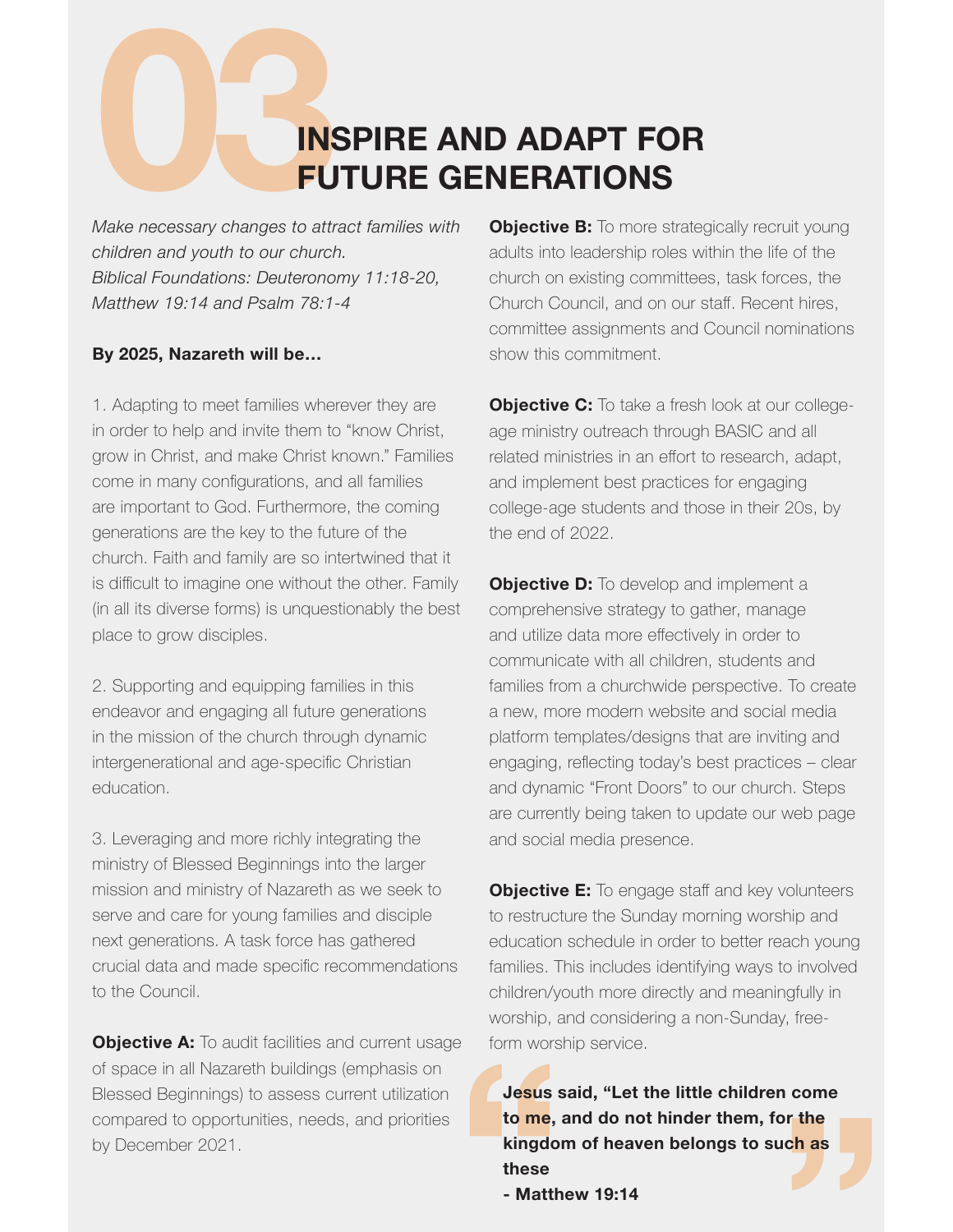#### **REACH, KNOW, AND SERVE NEIGHBORS LIVING WITHOUT THE BENIFITS OF A COMMUNITY**

*Expand outreach ministries to provide direct services to those living on the margins of society and enhance our efforts to reach, support, and show love to individuals throughout the Cedar Valley and across the globe.*

*Biblical Foundations: James 2:14-17, Proverbs 19:17, and Matthew 25:35-40*

#### **By 2025, Nazareth will be…**

- 1. Helping any and all neighbors in need.
- 2. Remaining open to new mission opportunities.

3. Serving with a generous and compassionate heart to those living without the benifit of a community

4. Sharing God's love with all people and being the hands and feet of Christ to a broken and hurting world.

**Objective B:** To launch an education and awareness campaign to inform the congregation, visitors, and the community about mission efforts at Nazareth by the end of 2021.

**Objective C:** To develop an active listening and response plan for addressing the needs of our local and global communities by end of 2022 including The Job Foundation; Love INC Cedar Valley; Highland Elementary; Hope City Church; EMBARC; incarcerated individuals; UNI, Hawkeye, Allen, and Wartburg students; Jamaican CCCD; ELCA medical mission in Tanzania, and other global partners.

**Objective D:** To embrace Nazareth's responsibility as a house of prayer by collecting and sharing prayer requests from local mission partners with our prayer chains, and by incorporating immediate prayer requests into our worship services by end of 2021. Most of this is already in place

**Objective A:** To update and maintain an inventory of Nazareth's local and global missions partners by the end of 2021.

> **u**<br>sis<br>says<br>the **What good is it, my brothers, if someone says he has faith but does not have works? Can that faith save him? If a brother or sister is poorly clothed and lacking in daily food, and one of you says to them, "Go in peace, be warmed and filled," without giving them the things needed for the body, what good is that? So also faith by itself, if it does not have works, is dead.**

**2:14-17 - James 2:14-17**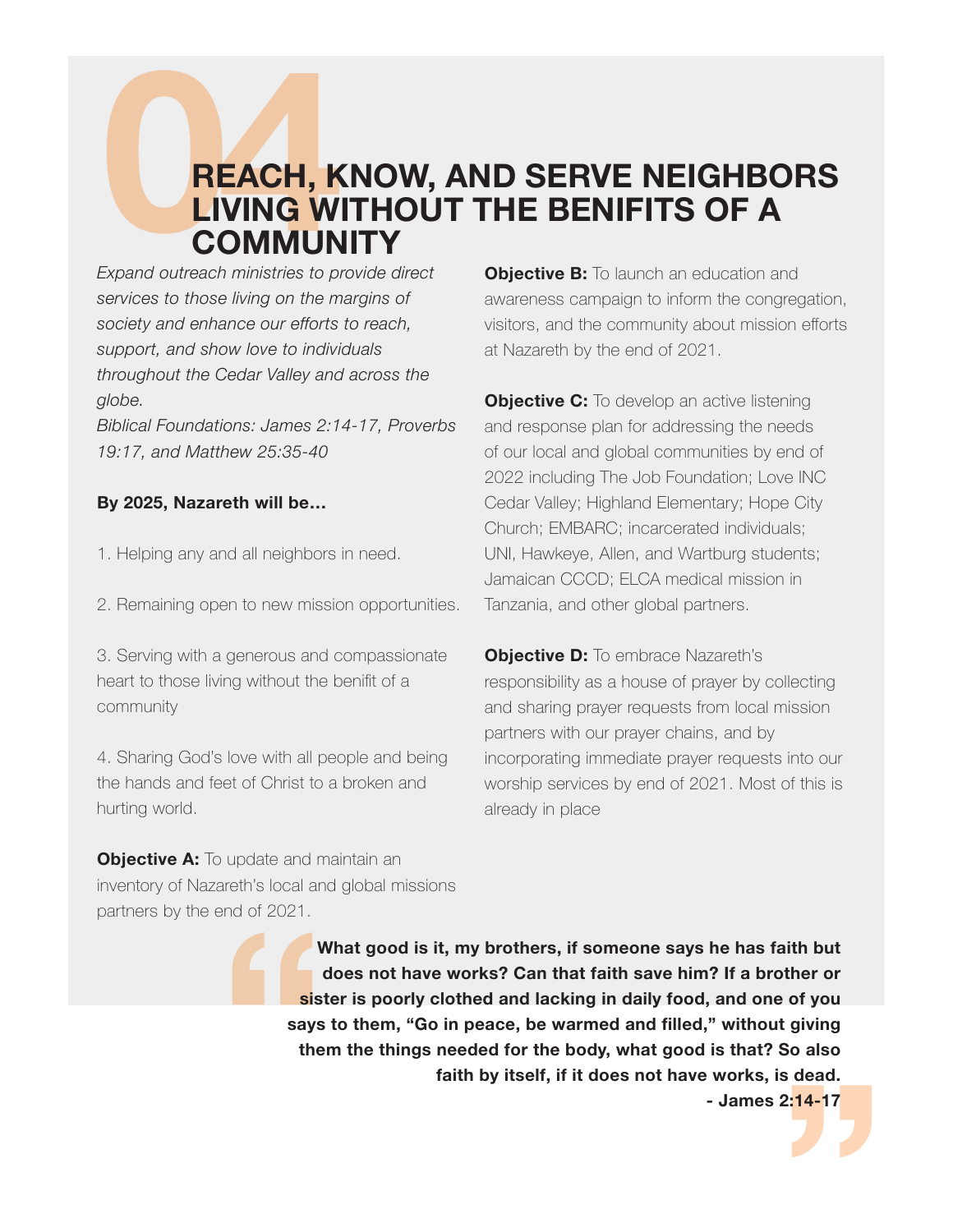## **INSPIRE, INVITE AND EQUIP DISCIPLES**

*Strengthen the process by which members are called and equipped for ministry and leadership. Biblical Foundations: Ephesians 4:11-12 and 1 Corinthians 12:4-7, 1 Timothy 4:12-16*

#### **By 2025, Nazareth will be…**

1. Nurturing a healthy and robust culture of discipleship throughout Nazareth, while being careful to not create or perpetuate a culture of hirelings/professionals who do ministry FOR congregants rather than INSPIRE and ENGAGE the congregation itself.

2. Engaging members around best discipleship practices and identifying each individual's gifts and passions.

3. Evaluating and supporting members' evolving needs and obstacles as they grow in their personal discipleship.

4. Celebrating mission projects, their impact on others, and their impact on us.

**Objective A:** To have 50% of Nazareth members actively participating in the Discipleship U growth path towards greater intimacy with Christ and His church by 2025.

**Objective B:** To support the creation of a Seminary Development Program. To develop a strategy with staff for recruiting and onboarding interns in various ministry areas. Important steps toward realizing this vision are already underway through the Seminary Committee and the Endowment Committee.

**Objective C:** To inventory, strengthen, and support Nazareth's Life Groups, Home Teams, and other small groups committed to forging Christian relationships within the community by the end of 2022.

**Objective D:** To develop a dashboard of metrics by 2023 to illustrate how members' everyday discipleship contributes to reaching the unreached at local and global levels.

**Objective E:** To develop a unified adult curriculum, supporting a clearly defined Philosophy of Ministry, with a structure and direction to it. Include routes that build toward knowledge and skills needed vocationally. Addressed by Naz Next Steps Path.

And he g<br>the<br>teac<br>worl **Christ<br>|-11-12**<br>| **And he gave the apostles, the prophets, the evangelists, the shepherds and teachers, to equip the saints for the work of ministry, for building up the body of Christ - Ephesians 4:11-12**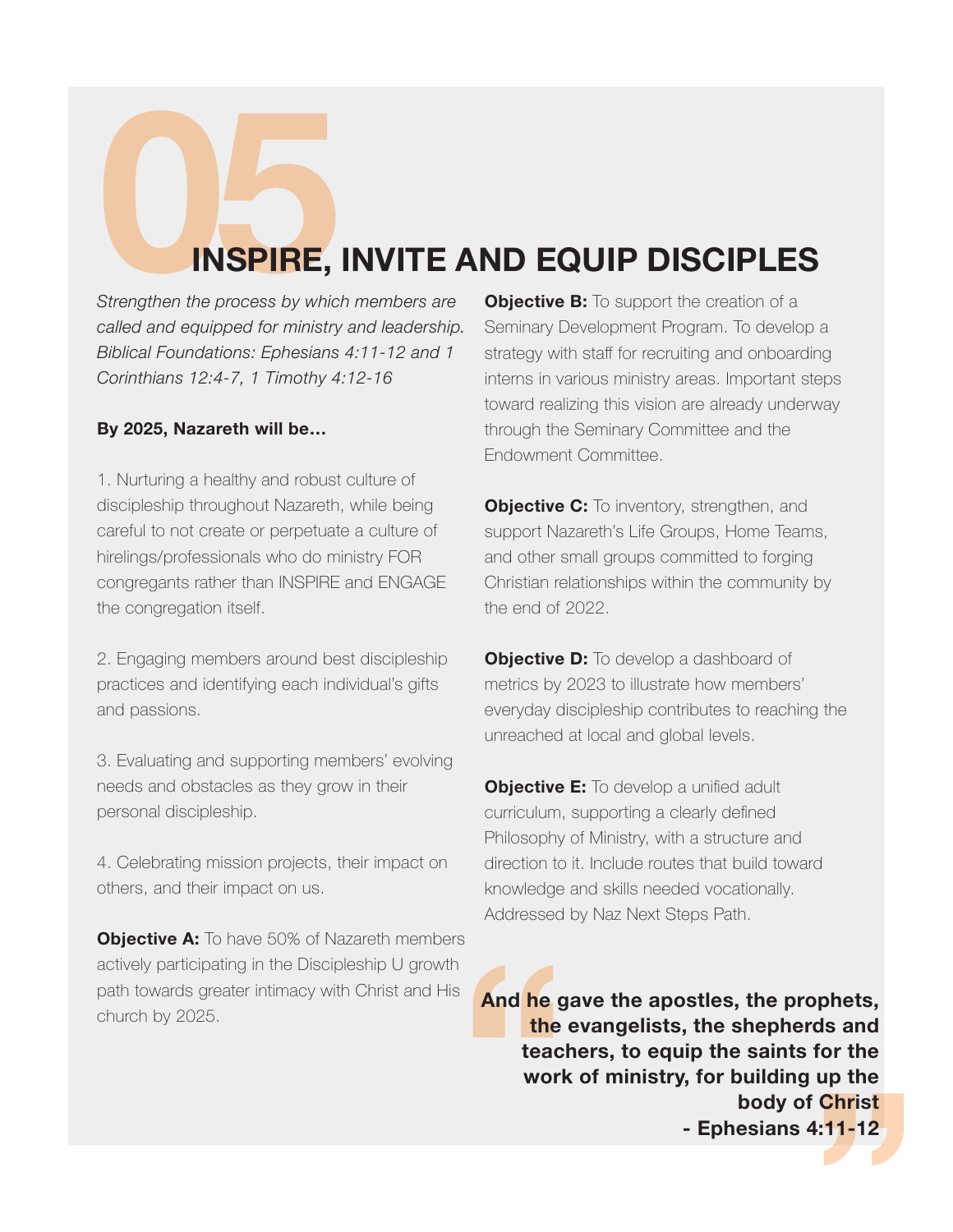# **OREATE AND GROW RELATIONSHIPS**<br>Create more opportunities for people to form **Objective A:** To create a program utilizing

*Create more opportunities for people to form more meaningful relationships. Biblical Foundations: Colossians 3:12-14, Matthew 18:20, and Acts 2:42-47*

#### **By 2025, Nazareth will be…**

1. Living in community with one another by building Christ-centered relationships as a critical part of more fully developing our faith in the Lord and growing as His people.

2. Nurturing families in all of their varieties, singles, and fostering intergenerational connections.

3. Identifying opportunities to do life together, to learn God's will together, and to serve together, both in person and online.

**Objective A:** To create a program utilizing dedicated, outgoing (and yet not intimidating) volunteers who are good conversationalists to be assigned to meet new people, talk with people standing alone, etc. on Sunday mornings before, after and between services. Volunteers should be recruited across all demographics.

**Objective B:** To expand active/intentional ways in which people are invited to join a small group. To become a church of small groups, not just a church with small groups, with plenty of options that welcome new people into groups and consider the varying desires/ abilities of folks to be engaged in small groups for short or long periods of time.

**Objective C:** To create more opportunities for people to socialize together within the walls of Nazareth and online.

**1**<br>Pu<br>co<br>ot<br>fo  $2-14$ **Put on then, as God's chosen ones, holy and beloved, compassionate hearts, kindness, humility, meekness, and patience, bearing with one another and, if one has a complaint against another, forgiving each other; as the Lord has forgiven you, so you also must forgive. And above all these put on love, which binds everything together in perfect harmony. - Colossians 3:12-14**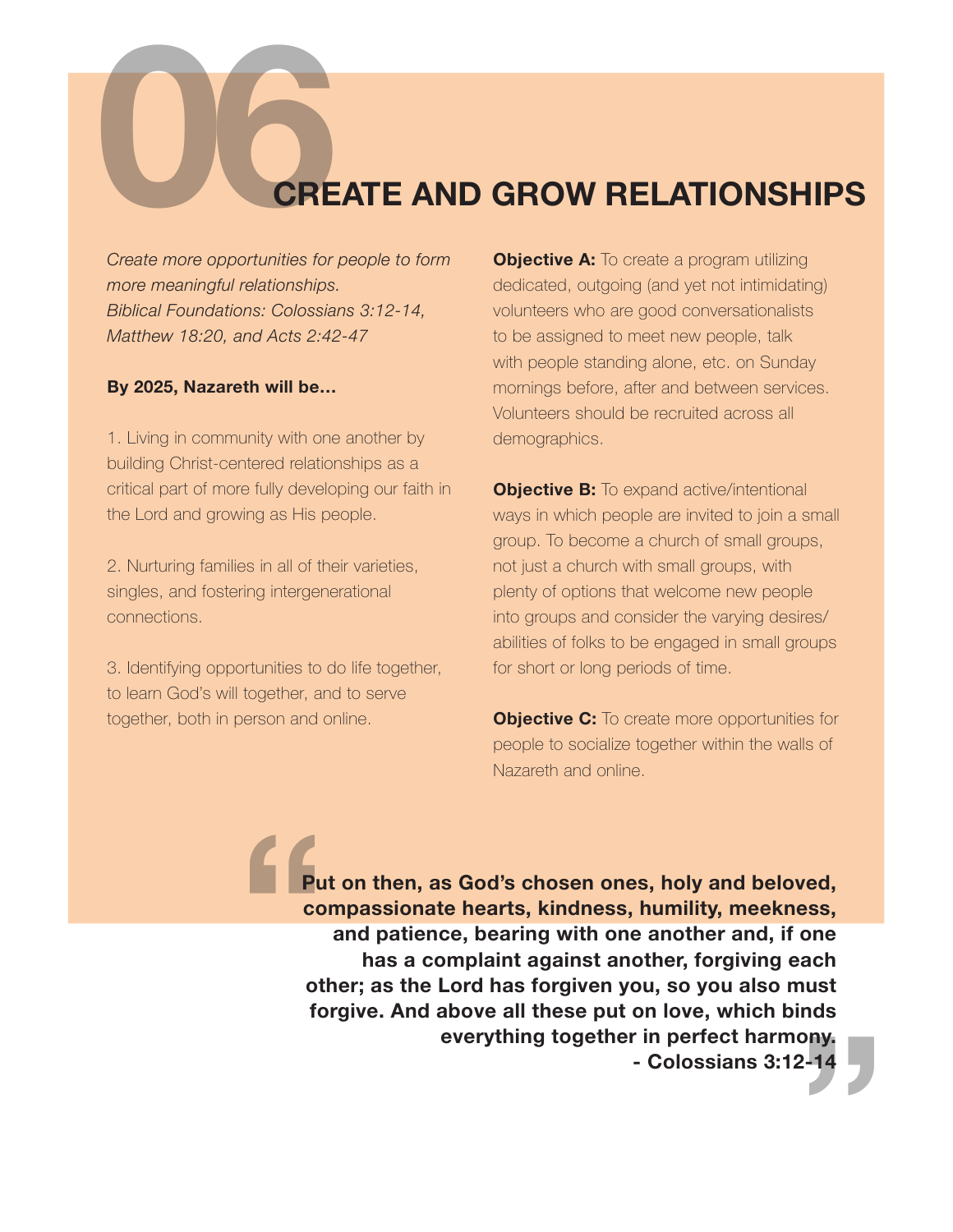# **DEVERAGE OUR FACILITY AND LOCATION IN ACHIEVING THE UTMOST FOR GOD'S GLORY**<br>
Recognize the opportunities and responsibilities back hallway areas; refurbishing the organ by **ACHIEVING THE UTMOST FOR GOD'S GLORY**

*Recognize the opportunities and responsibilities entrusted to Nazareth as stewards of God's House. Biblical Foundations: Matthew 5:14-15, Matthew 7:24-27, Ephesians 2:19-22*

#### **By 2025, Nazareth will be…**

1. Taking full advantage of marketing rule of "Location, Location, Location."

2. Welcoming people through the warmth, appeal, cleanliness, openness, and safety of our facility.

3. Cultivating a welcoming path and process for the unchurched from first visit to membership.

**Objective A:** To update the Worship Center including some or all of the following: resurfacing the front cinder block walls (rough cut stone has been proposed); replacing the windows and shades; installing other updates as needed for sound, lights, and video; re-upholstering of pews; installing new carpet and flooring in balcony and

back hallway areas; refurbishing the organ by 2025; installing new heat and A/C exchanges as needed; and adding a loop hearing assistance system if feasible.

**Objective B:** To replace all parking lot curbing and surfaces by the end of 2022.

**Objective C:** To continue to explore alternative energy sources for greater efficiency and cost reduction related to utilities, including solar, wind, and heat pump systems by 2025.

**Objective D:** To explore more creative cosmetic options in the main education hallways and children's and student ministries areas that are more welcoming and attractive than our current finishes.

**Objective E:** To explore the feasibility of updating and digitizing our primary exterior sign on the corner of Main and University.

**Example 15**<br> **Example 16**<br> **Example 16**<br> **Example 16**<br> **Example 16**<br> **Example 16**<br> **Example 16 14-15 You are the light of the world. A city set on a hill cannot be hidden. Nor do people light a lamp and put it under a basket, but on a stand, and it gives light to all in the house. - Matthew 5:14-15**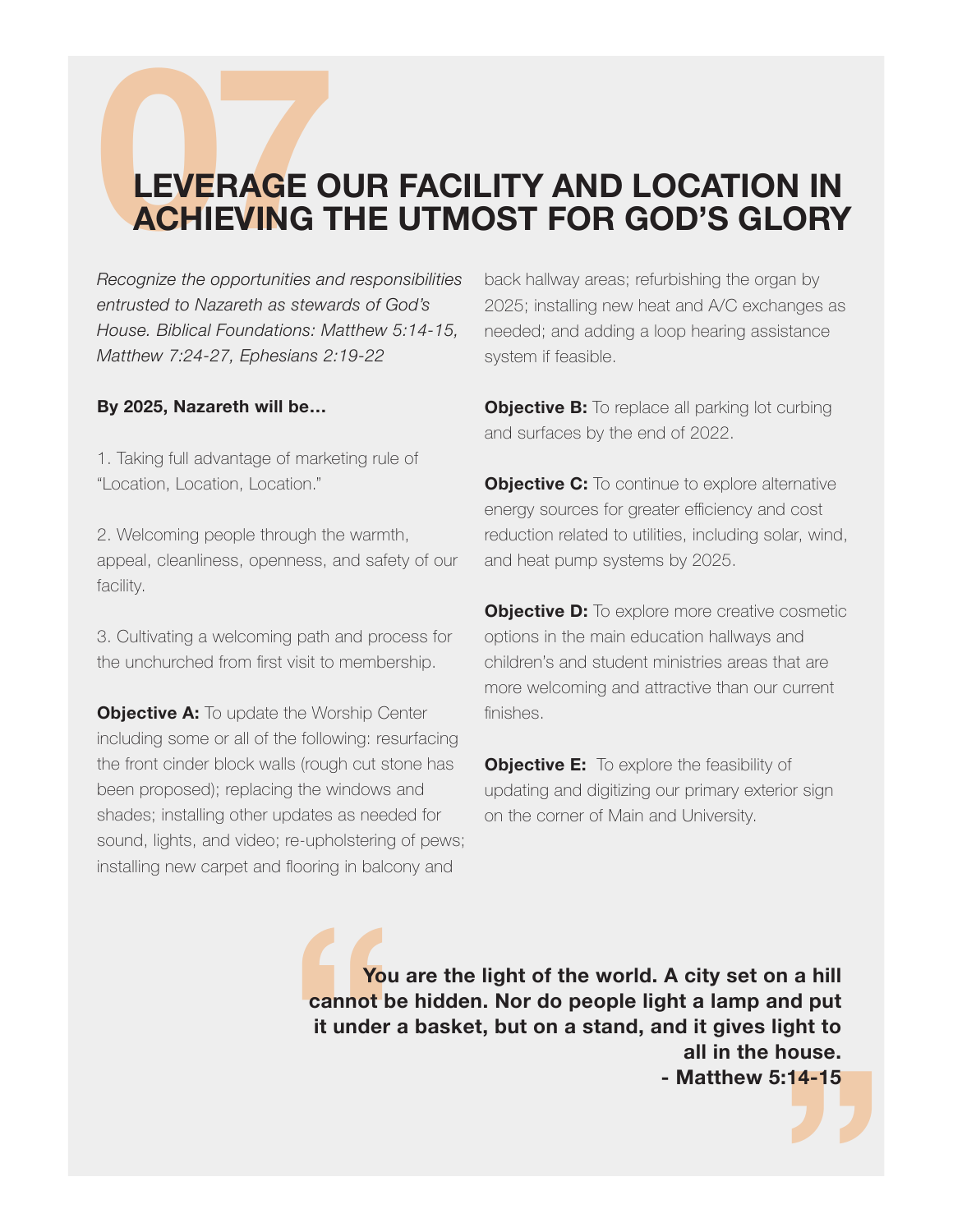# **08NURTURE AND FUEL JOYFUL RESPONSES TO**<br>**GOD'S GRACE, EACH IN OUR OWN WAY GOD'S GRACE, EACH IN OUR OWN WAY**

*Inspire increased giving among our congregation. Biblical Foundations: 2 Corinthians 9:6-8, Luke 19:1-9, Mark 12:41-44*

#### **By 2025, Nazareth will be…**

1. Recognizing everyone's unique giving experiences and preferences.

2. Maturing in our giving in gracious and generous ways.

3. Celebrating time, talents, and treasures as gifts in response to God's grace as we "give out of love for Christ in the area of our faith."

**Objective A:** To develop a plan for sharing stories of inspired giving from within Nazareth by the end of 2022 (focusing on the act of giving and not the size of gift).

**Objective B:** To incorporate joyful responses to God's grace into Blessed Beginning and children's/youth ministry programs by the end of 2022.

**Objective C:** To intentionally tailor Nazareth's stewardship, project-focused fundraising, and addressing of financial issues to the many and diverse giving experiences of our members.

The<br>
whoever s<br>
will also re<br>
and v<br>
bount<br>
reap bou<br>
one must g<br>
decide **s** 9:6-8 **The point is this: whoever sows sparingly will also reap sparingly, and whoever sows bountifully will also reap bountifully. Each one must give as he has decided in his heart, not reluctantly or under compulsion, for God loves a cheerful giver. And God is able to make all grace abound to you, so that having all sufficiency in all things at all times, you may abound in every good work. - 2 Corinthians 9:6-8**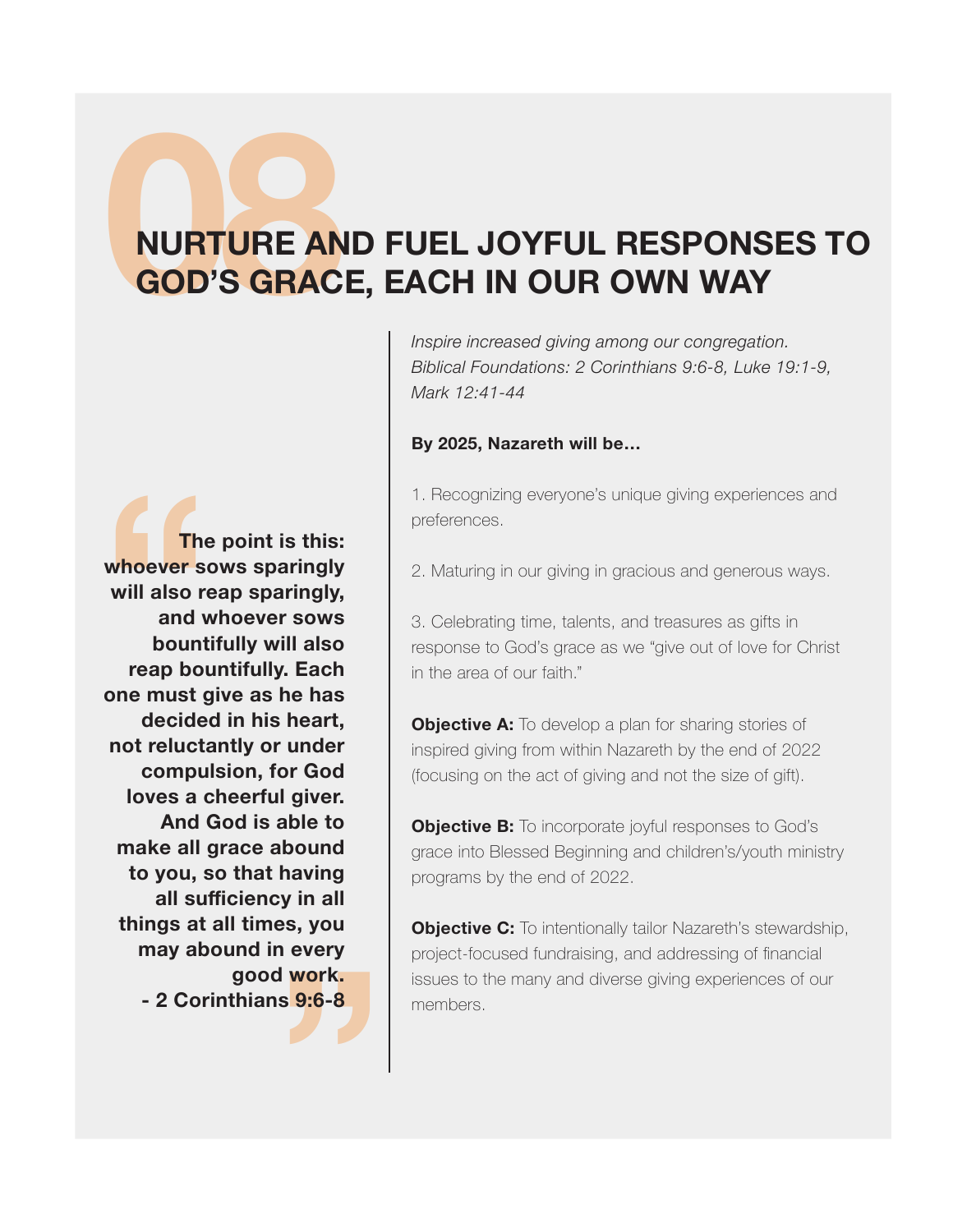### **INVOLVE MEMBERS IN LIFE-GIVING AND FAITH-BUILDING PRAYER**

*Inspire, invite, and involve all members in developing a life of prayer. Biblical Foundations: Philippians 4:6-7, 1 Thessalonians 5:16-18, Luke 11:1-4*

#### **By 2025, Nazareth will be…**

1. Growing in breadth and depth as a "House of Prayer."

2. Helping members of our congregation and neighbors to root their daily lives in prayer more and more as a natural outpouring of their faith and trust in God.

3. Modeling authentic, joyful, and faithful prayer in every aspect of our life together as a congregation.

**Objective A:** To develop and implement a plan for Nazareth to promote prayer so "[Our] House shall be a House of Prayer," through specific educational opportunities to study different patterns and expressions of prayer (e.g. Biblical prayer, centering prayer); and through prayer partnerships.

**Objective B:** To communicate through our preaching and teaching the importance of prayer as well as the opportunities for corporate prayer that exist at Nazareth.

**Objective C:** To expand the number of members who are participating in prayer chain and prayer shawl ministries.

**E**<br>situat<br>present<br>which  **Do not be anxious about anything, but in every situation, by prayer and petition, with thanksgiving, present your requests to God. And the peace of God, which transcends all understanding, will guard your hearts and your minds in Christ Jesus.**

**- Philippians 4:6-7**

**"**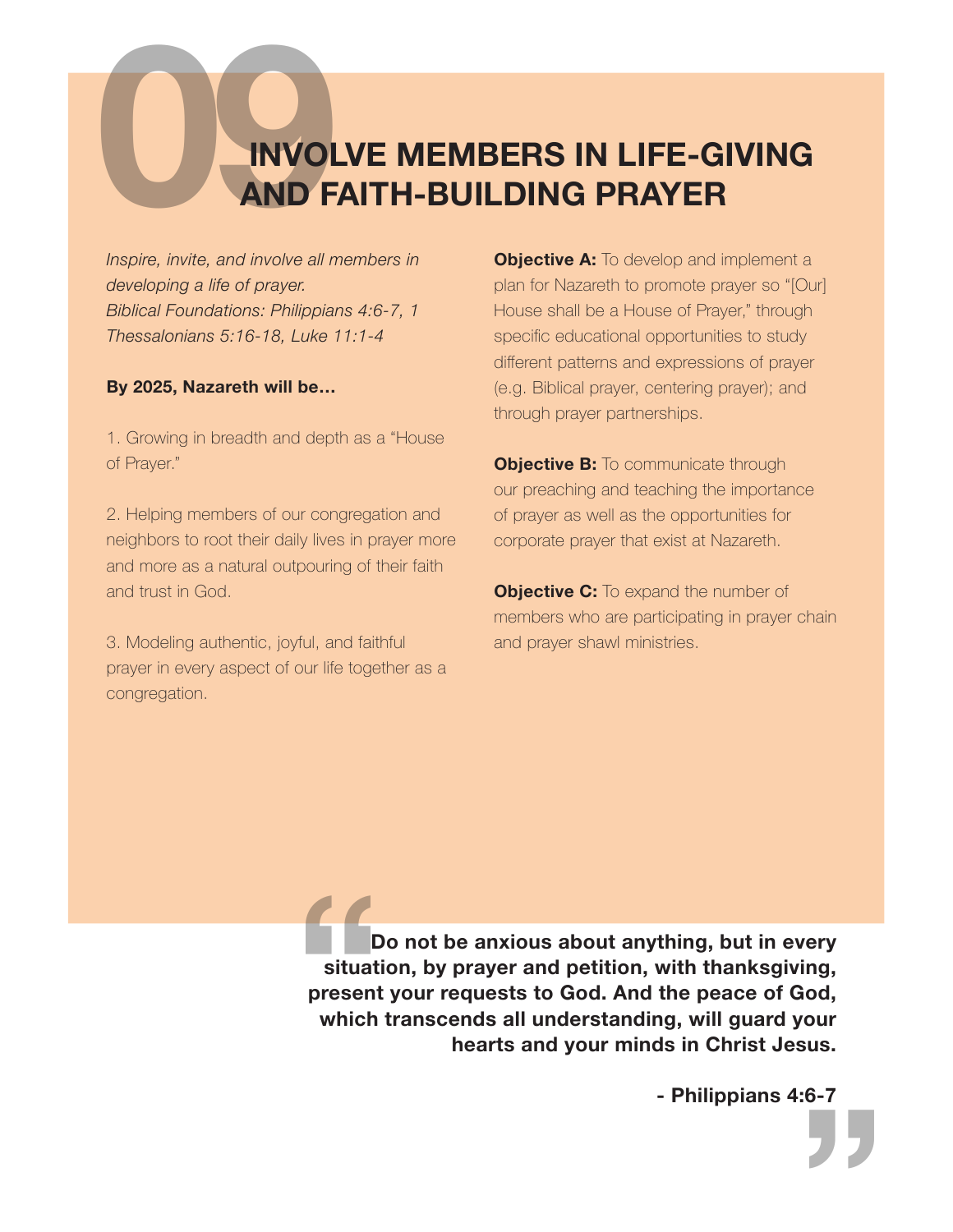# **10 TREASURE THOSE WHOM GOD USES TO**<br> **10TREASURE OTHERS**<br>
Increase our support, empowerment, and **Deliective B:** To annually assess staff **INSPIRE OTHERS**

*Increase our support, empowerment, compensation, celebration, and strengthening of the Nazareth staff. Biblical Foundations: Colossians 3:23-24, Matthew 25:23, 1 Peter 4:10*

#### **By 2025, Nazareth will be…**

1. Creating a workplace culture recognized for its teamwork, excellence, and love.

2. Developing, retaining, and attracting talented servants of Christ.

**Objective A:** To develop strategies to enhance and celebrate the relationship(s) between the Council/congregation and staff by the end of 2022.

**Objective B:** To annually assess staff compensation and benefits to be competitive, appreciative, and desirable within the market by the end of 2022.

**Objective C:** To create staff professional development plans around job requirementS, organization needs, and personal areas of interest by the end of 2022.

**Objective D:** To mentor, resource, and empower staff members in their own discipleship, growth, and faith journeys by the end of 2022.

**Objective E:** To implement any additional recommendations of the Unstuck Group by the end of 2022.

**Example 1**<br> **Example 1**<br> **Example 1**<br> **Example 1**<br> **Example 1 Whatever you do, work at it with all your heart, as working for the Lord, not for human masters, since you know that you will receive an inheritance from the Lord as a reward. It is the Lord Christ you are serving.**

**3:23-24 - Colossians 3:23-24**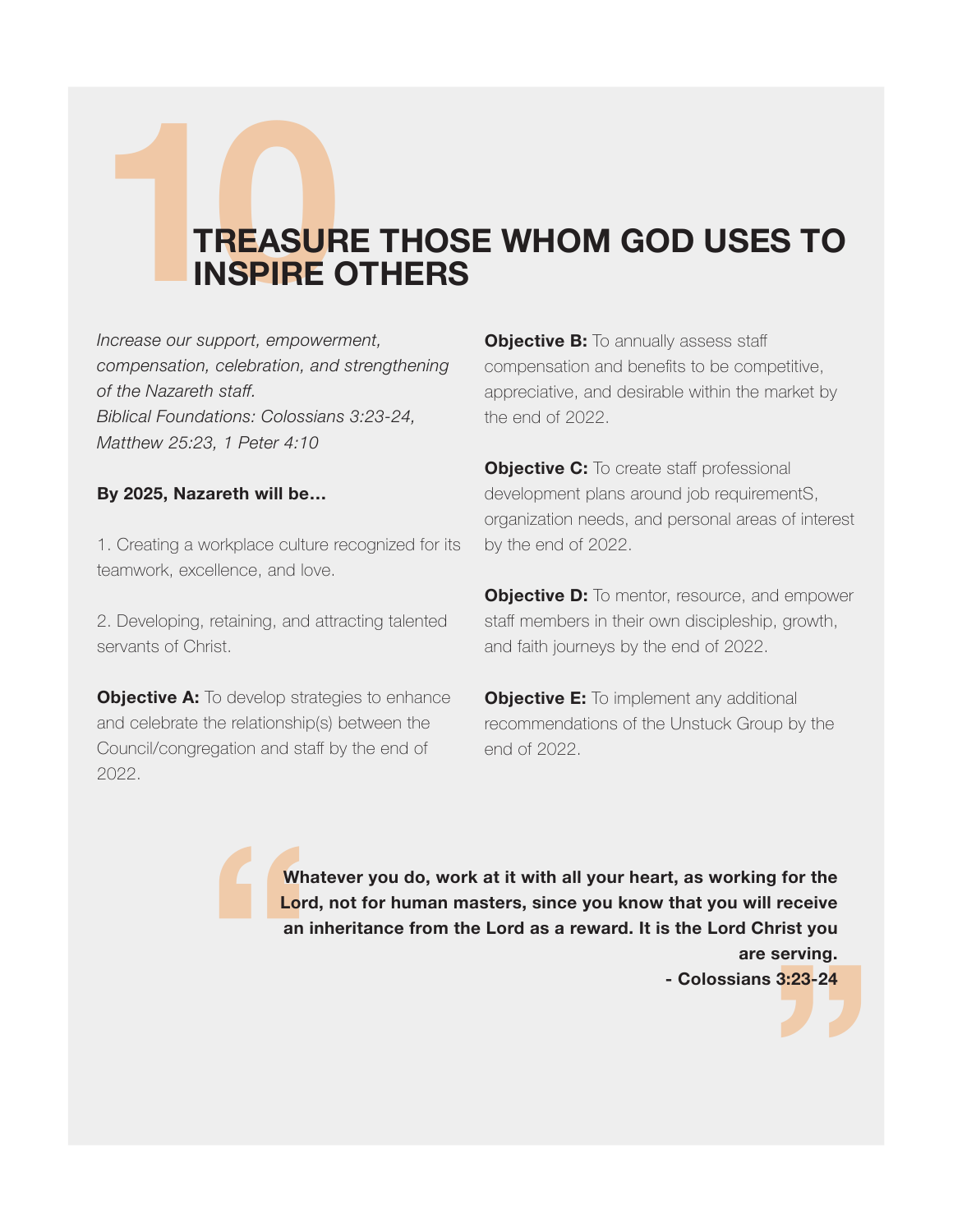#### **COMMUNICATION TASK FORCE EXPANDED RECOMMENDATIONS**

#### **Communication Task Force Expanded Recommendations**

CONGREGATIONAL PRIORITY: Develop and implement a comprehensive strategy to reach new people/ incorporate them into church life.

- Update the data management systems and practices to more effectively communicate with those who have had "touch points" with Nazareth but are not yet engaged in church life.

Improve methods for gathering data from and communicating with first-time worship attendees from a church-wide perspective.

- Improve methods for gathering data from and communicating with ministry registrants from a churchwide perspective (VBS, KidzRock, CHAOS, BIGhouse, BASIC, Discipleship, Mens and Womens Ministries, etc.) Although individual ministry areas communicate with these communities, Nazareth – as a church – also needs to build communication with these populations to help them incorporate themselves into the larger life of the church.

- Improve methods for gathering data from and communicating with students who have been confirmed – from a church- wide perspective.

CONGREGATIONAL PRIORITY: Develop ministries that work toward healing those broken by life circumstances. Make better use of the Nazareth website as an outreach tool for those who are broken by life circumstances.

- Creating a prayer request button on the front page.
- Developing a prayer blog.
- Gathering information on needs pastoral visits, financial asks, etc.

CONGREGATIONAL PRIORITY: Make necessary changes to attract families with children and youth to our church.

- Improve methods for gathering data from and communicating with ministry registrants from a church-wide perspective.

- Church-wide follow up with all VBS registrants – invitations to Christmas, Easter, Small Groups,

- Continue to investigate and grow in our use of "next generations" social media tools.

- Improve methods for gathering data from and communicating with students who have been confirmed from a church-wide perspective – and help these students to feel like Nazareth is their own church community, not just that of their parents, so that those who stay living in the Cedar Valley grow their own families here at Nazareth.

#### **Programs/Ministries Task Force DELAYED Recommendations:**

- Consider adding sign-language at select worship services and outreaching to folks that could benefit from this addition (Priority #1). Consider pursuing/promoting a Christian Community Development approach to outreach to under-resourced parts of our community. Consider outreaching to immigrants and at-risk populations in need of worship space (offering the facilities at no charge).

#### **Staffing/Volunteer Expanded Recommendations**

*\*The following recommendations and affirmations focus on our biblical base (Ephesians 4:11-12) with the express purpose of preparing Nazareth members for Christian service to build up the body of Christ. We weigh our priorities and recommendations on whether they meet those needs.*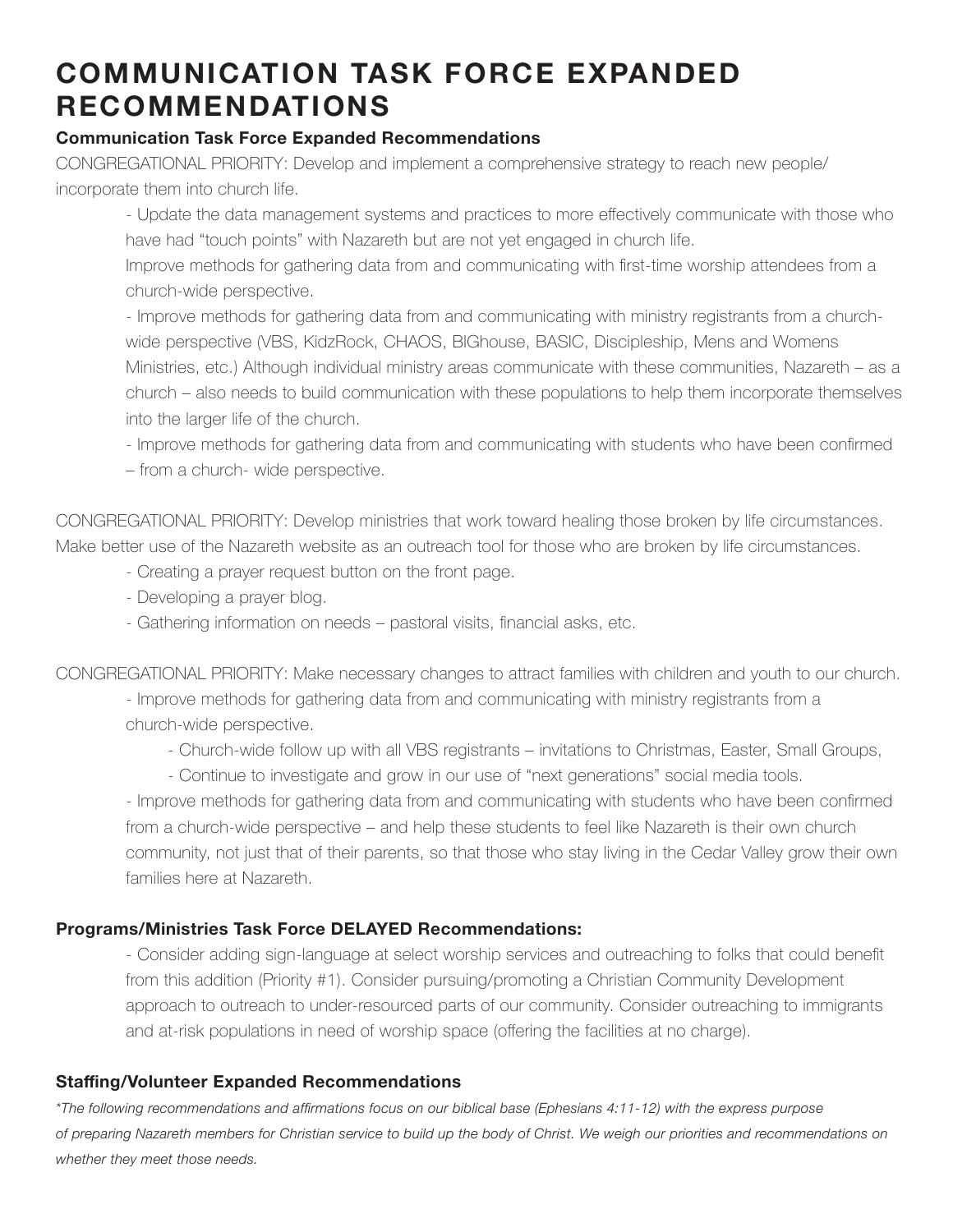#### **Affirmation of our committee's Biblical base:**

- Biblically, the stewardship of caring for the Nazareth staff includes clarity around Ephesians 4:11-12 (Good News Bible Translation) which states:

- "It was he who gave gifts to people; he appointed some to be apostles, others to be prophets, others to be evangelists, others to be pastors and teachers. He did this to prepare all God's people for the work of Christian service, in order to build up the body of Christ."

#### **Discussion of what this means with regard to our recommendations.**

- Our concept of staffing at Nazareth will be based on what is necessary to "equip our members for the work of ministry" while being careful to not create or perpetuate a culture of hirelings/professionals who do ministry FOR congregants rather than INSPIRE and ENGAGE the congregation itself. By strengthening this dynamic we hope to create a more healthy and robust culture of discipleship at Nazareth.

#### **Conversation around Mission, Vision and Values: Staffing Task Force recommends to the 2020 Vision team that:**

- Mission, vision, values, intent are reworked/developed into a more concise format that emphasizes Salvation and Service as what we're about.

- These statements need to be bold and heart moving

#### **Agreement and affirmation of volunteerism and discipleship principles:**

- What we may label as volunteerism is really an important aspect of active discipleship where each member is educated and challenged to live out their calling as a member of the body of Christ.

*- See Key points to consider as Foundations of a Healthy Volunteer Ministry at the link below: https:// s3.amazonaws.com/Volunteer-Rocket/Module+1/1-+The+Foundations+of+a+Healthy+Volunteer+Minist ry\_Corrected.pdf* 

#### **Recommendations and affirmations for visioning 2020 and beyond by the Staffing/Volunteer Subgroup:**

- The Staffing/Volunteer Subgroup has digested the data that was received from the Holy Cow PULSE and CAT surveys along with additional information and input from a variety of team members. This information has helped us determine what our greatest needs are based on this feedback.

#### **Please find below and on the next page 12 specific areas our Subgroup will both recommend and affirm while we move forward with the visioning process.**

- The Staffing /Volunteer and Programs/Ministries sub-committees will invite Nazareth staff to participate in long term visioning/ planning of specific actions in priority areas identified by the CAT assessment which will be facilitated by the Staffing/ Volunteer subcommittee. (Foundational Priority)

- The Staffing /Volunteer sub-committee recommends Nazareth invest in a position of Small Group Coordinator which promotes more opportunities for people to form meaningful relationships. (staffed or volunteer) Including this role being a "Champion" of Small Groups (See CAT Priority area 6)

- The Staffing Nolunteer sub-committee recommends Nazareth continue to build increased salary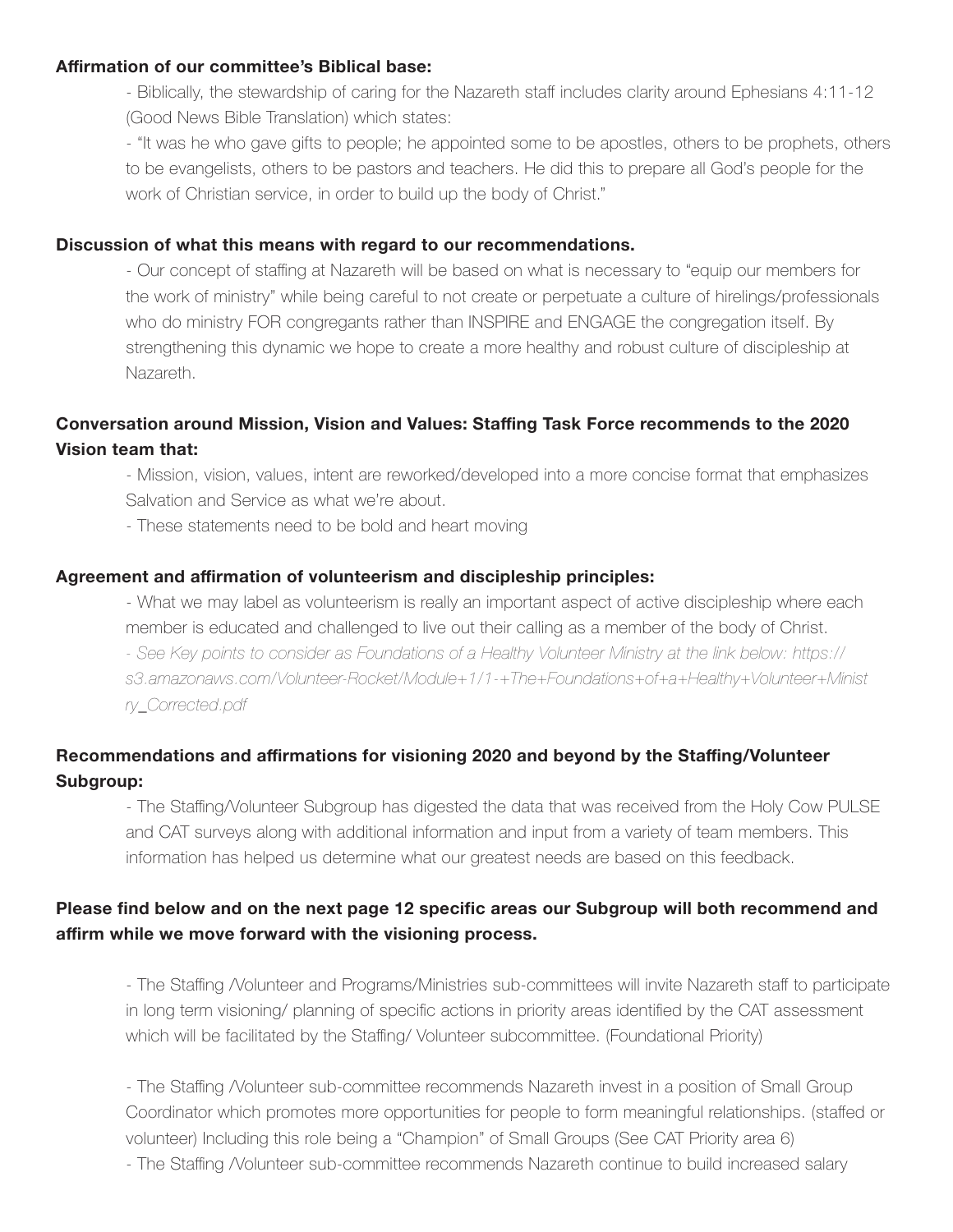levels. Additionally, Nazareth would work to offer non merit-based raises (possibility of setting a % raise goal for each year). (Foundational Priority)

- The Staffing /Volunteer sub-committee recommends Nazareth focus on developing the spiritual vitality of the staff through spiritual disciplines, retreats and shared experiences. (Foundational Priority)

- The Staffing /Volunteer sub-committee recommends Nazareth create a bridge position between Naz and Blessed Beginnings to plug families in at Naz and invite them into the greater community. (See CAT Priority areas 1 and 3)

#### **Staffing/Volunteer Expanded Recommendations, continued**

- The Staffing /Volunteer sub-committee recommends Nazareth develop a standard template that would be used for all volunteer ministries at Nazareth. See article at link for an example (This is taken from Right Now Media - Vanderbloemen Search Group www.vanderbloemen.com). (See CAT Priority areas 1 and 5)

- The Staffing /Volunteer sub-committee recommends Nazareth develop a Volunteer Coordinator position (staff or volunteer).

Once role is created, this person would work with individual ministry area leaders to create a plan for how to best serve each area. (See CAT Priority area 1)

- The Staffing /Volunteer sub-committee supports Nazareth creating a Seminary Development Program. The program will be focused on the undergraduate and seminary education of Nazareth members as well as individuals who have experienced the call to ministry and who desire to return and serve at Nazareth. (See CAT Priority #5)

- The Staffing/Volunteer Sub-committee supports the Ministry Incubator plan being developed by the Endowment Committee. (staff or volunteer) (See CAT Priority areas 2, 4 and 5)

- The Staffing /Volunteer sub-committee supports Nazareth leadership engage with staff on how to value them throughout the year creating an atmosphere of team unity. (Foundational Priority)

- The Staffing *Nolunteer sub-committee supports Nazareth investing in quality continuing education* opportunities. (Foundational Priority)

- The Staffing/Volunteer sub-committee supports having the Church Council develop an "Implementation Team" to filter final recommendations and affirmations made by the 2020 Vision Team. The Implementation Team's purpose will be to identify important goals we are working to accomplish at Nazareth. Those goals should include the following components in order to foster a clear understanding of our priorities so that we can focus our attention and resources on what is most important.

- Specific (What will be accomplished and what action will be taken.)

- Measurable (What data will measure the goal? How much and how well?)

- Achievable (Is the goal doable? Do we have the necessary skills and resources?)
- Relevant (Does the goal align with broader goals? Why is it important?)

- Time Bound (What is the time frame for accomplishing the goal?)

#### **Creating "space" for potential new or adjusted positions.**

- As staff attrition occurs, the committee agrees that will provide an opportunity to reevaluate those positions and assess if available resources could be reallocated to make adjustments in those current positions (either paid or volunteer) and/or accommodating potential new positions that align with the Nazareth Vision and Mission goals. Pastors, Staff and Council would have input in those recommendations.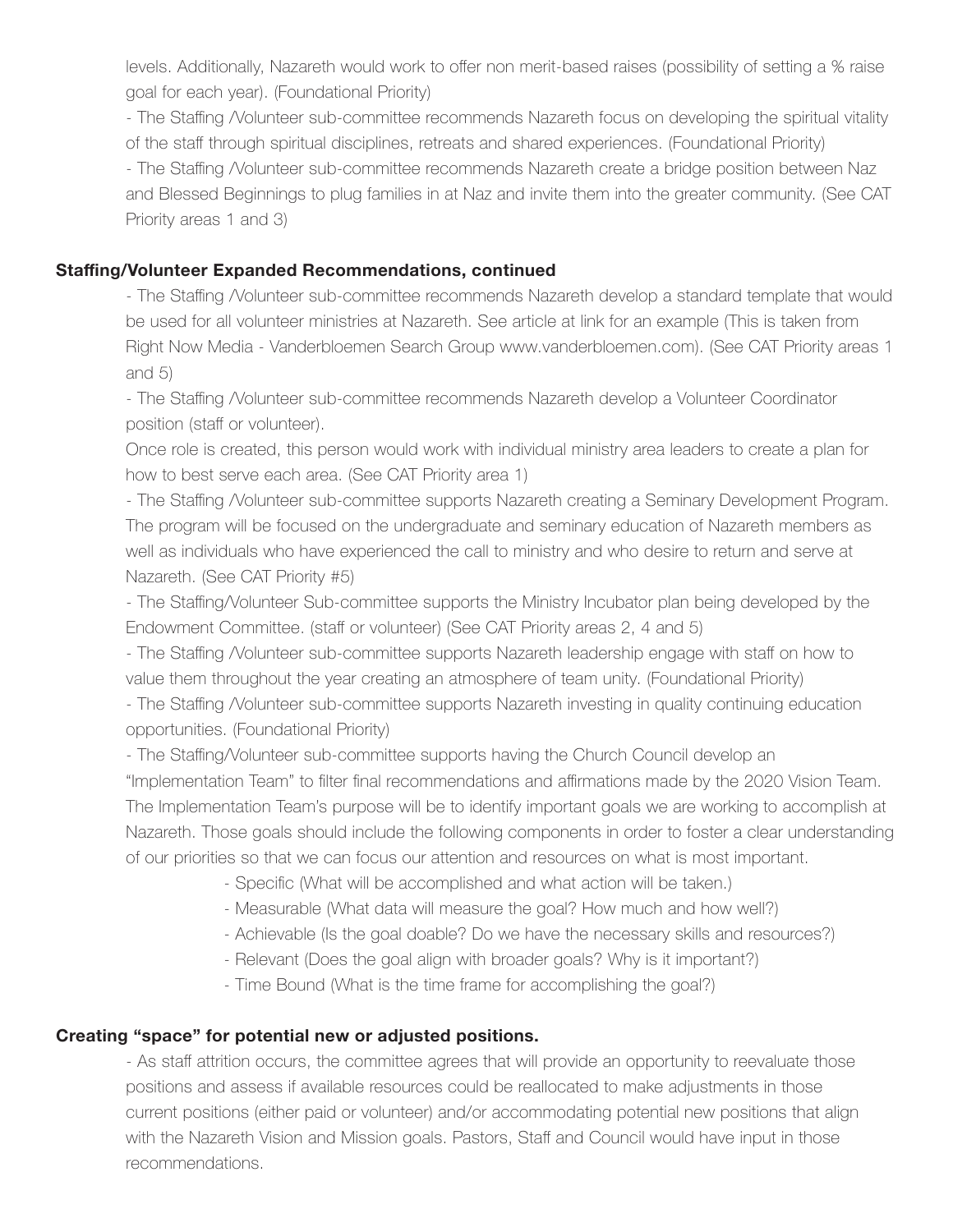#### **Use of current technologies available to assist with signing up along with importing and exporting the available help of volunteers in our various Ministry areas.**

- After a discussion of the capabilities of several technologies, the committee determined we will plan to focus on further development and consistent implementation of the following two technologies, which are already in place at Nazareth to reach out to and organize volunteer groups for our various ministries. If we cannot develop and implement them to meet our needs, we may need to explore other options.

- One Call

- Shepherd's Staff Technology (New name for this service in order not to confuse with Shepherd's staff Ministry).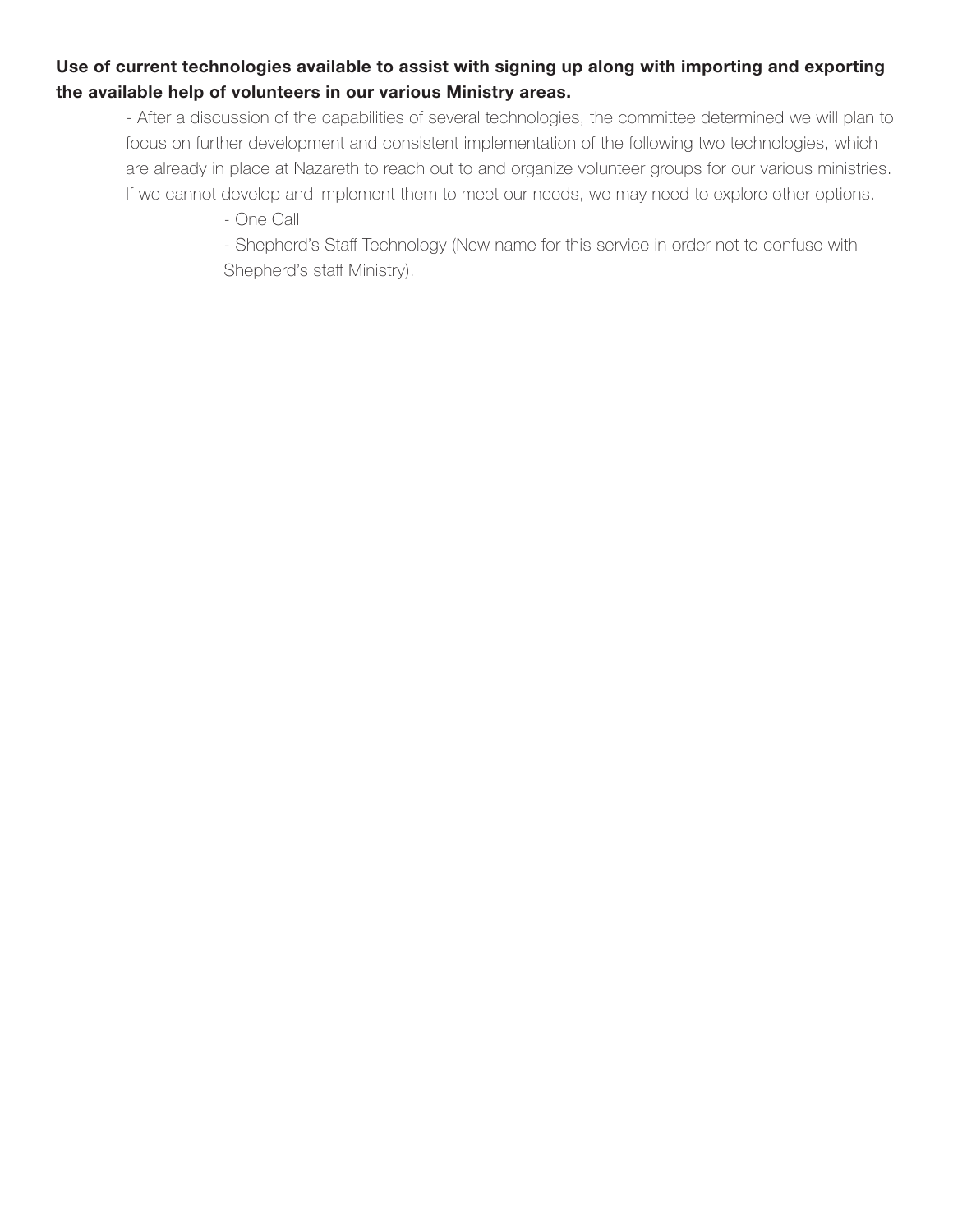## **ADDITIONAL APPENDICES**

*These appendices contain all of the original Recommendations/Affirmations from the 2020 Task Force Team – this information was included in the body of the original report.*

#### **REACH AND ENGAGE NEW PEOPLE RECOMMENDATIONS/AFFIRMATIONS 01**

- Develop and implement a comprehensive strategy to gather, manage and utilize data to more effectively in order to communicate with all Nazareth-connected groups and individuals from a churchwide perspective. (Communication Task Force)
- Create a bridge position between Nazareth and Blessed Beginnings to plug families in at Nazareth and invite them into the greater community (Priorities #1, #3). (Staffing/Volunteerism Task Force) Develop a volunteer coordinator (or volunteer point person) position (staff or volunteer). Once role is created, this person would work with individual ministry leaders to create a plan for how to best serve each area based on the unique needs of each ministry. (Staffing/Volunteerism Task Force)
- Develop a standard template that would be used for all volunteer ministries at Nazareth. (See link for an example taken from Right Now Media - Vanderbloemen Search Group www.vanderbloemen.com). (Staffing/ Volunteerism Task Force)
- Form an integration team at Naz that continues the work of folding people into the congregation. Perhaps begin with a New Member Team. (Programs/Ministries Task Force)
- Investigate outward reaching ways to engage and invite the community to Naz, including local advertising, "Garage Door" events, and expanded community events (e.g. "Daddy/Daughter dances, etc.). (Programs/ Ministries Task Force)
- Research and look into implementing broadcasting services on Public Access TV as well as live-streaming services online and through social media to spread our reach to folks that cannot be physically present on Sunday mornings. (Programs/Ministries Task Force) Complete
- Incorporate a "Naz Next Steps Path" to help new people come to know Christ and grow in Christ, with an identity deeply rooted in Him; and acquire the essential knowledge, skills, and spiritual maturity to have a joyful and high-impact life making Christ known to others. Different paths would encourage next steps respecting varying degrees of individuals' spiritual maturities and/or desire for complexity and depth. (Programs/Ministries Task Force) Complete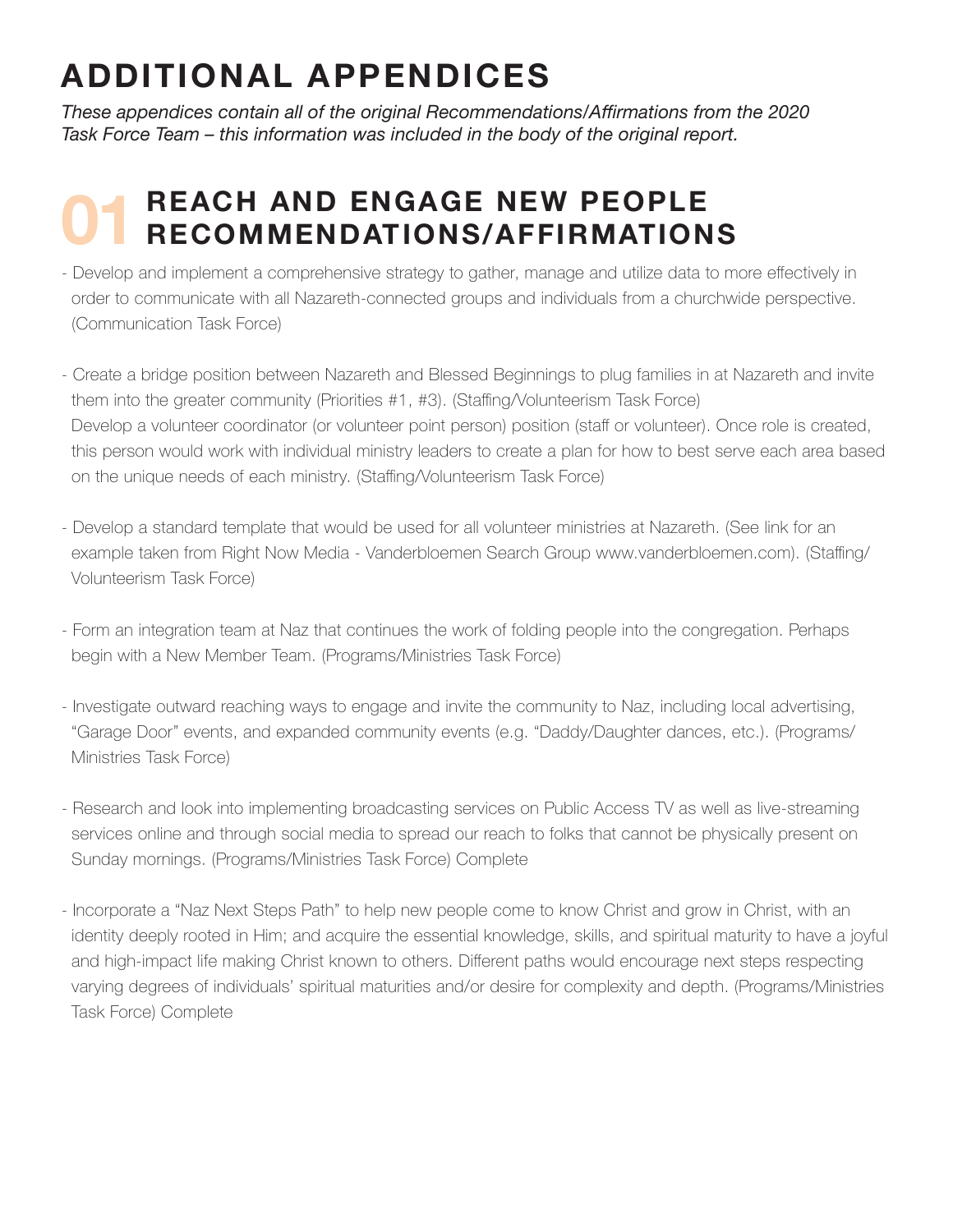#### **HELP AND HEAL THE HURTING RECOMMENDATIONS/AFFIRMATIONS 02**

- Make increased use of the Nazareth website as an outreach tool for those who are broken by life circumstances. (Communication Task Force)
- Support the Ministry Incubator plan being developed by the Endowment Committee (Priorities #2, #4). (Staffing/ Volunteerism Task Force)
- Expand care services offered by and through Nazareth (health related, financial needs, addictions, grief, divorce, single parents, etc.) and remove financial barriers to participation (if any exist). Identify individuals in our congregation with skills and professional backgrounds that could help lead these efforts. Consider incorporating language like "adults affected by hurts, hang- ups and habits" when inviting folks to care classes/offerings.
- Consider keeping care service offerings concentrated to a specific day(s)/time(s) with predictable formats (e.g. programming, small groups, fellowship) – keep in mind potential scheduling conflicts (Sundays and Wednesday nights). (Programs/Ministries Task Force)
- Reinvigorate the Singles Ministry with volunteer leadership. Clearly define what age and stage of life is/may be the audience for this ministry and who may benefit most from it. (Programs/Ministries Task Force)
- Consider implementing a "Care Companions" model like St. Paul Lutheran in the Quad Cities. Their explanation: A Care Companion is not an expert or a counselor, but someone who walks alongside and shares a journey for a time. Friendship, presence, and prayer are their tools. (Programs/Ministries Task Force)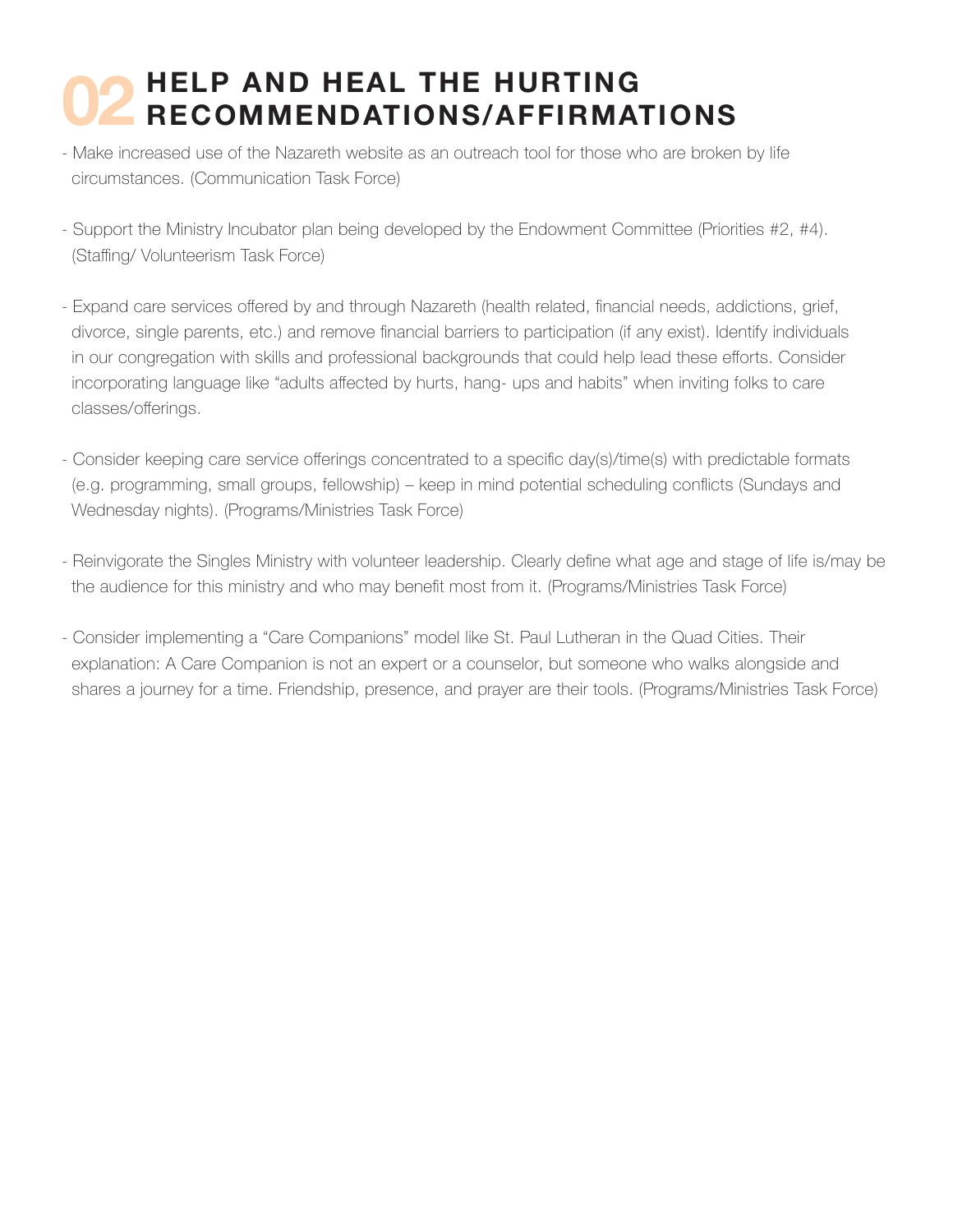#### **INSPIRE AND ADAPT FOR FUTURE GENERATIONS RECOMMENDATIONS/AFFIRMATIONS 03**

- Develop and implement a comprehensive strategy to gather, manage and utilize data to more effectively in order to communicate with all children, students and families from a church wide perspective. (Communication Task Force)
- Create a bridge position between Nazareth and Blessed Beginnings to plug families in at Naz and invite them into the greater community (Priorities #1, #3). (Staffing/Volunteerism Task Force)
- Engage staff and key volunteers to restructure the Sunday morning worship and education schedule in order to better reach young families. (Programs/Ministries Task Force)
- Create a new, more modern website and social media platform templates/designs that are inviting and engaging, reflecting today's best practices – clear and dynamic "Front Doors" to our church. Hire or contract with someone who does professional website development. Consider creating an internal technology committee consisting of staff across departments and congregation members with relevant expertise, allowing for more continuity over time. (Programs/Ministries Task Force)
- Restructure the Blessed Beginnings curriculum/format as needed to include direct outreach to families, inviting them in to the Nazareth church family and engaging the children/students in Sunday Morning worship at least 2-3 times per year. Track results of new members growing out of Blessed Beginnings families. (Programs/Ministries Task Force)
- Add a non-Sunday, free-form worship service option (one that doesn't mirror our current Sunday morning offerings). (Programs/ Ministries Task Force)
- In general, involve children/youth more directly and meaningfully in worship. Parents are in church when their children are involved. (Programs/Ministries Task Force)
- Consider new and creative ways to expand outreach to Nazareth youth and college-age individuals outside of traditional CHAOS, BIG HOUSE and BASIC offerings as well as to those without any church affiliation (include regional junior highs, high schools, colleges, universities and community colleges). (Programs/Ministries Task Force)
- Consider offering Wednesday night meals at no charge and for an expanded time frame (e.g. 5:00-6:30pm) to encourage more families and intergenerational folks engaging together at Naz. (Programs/Ministries Task Force)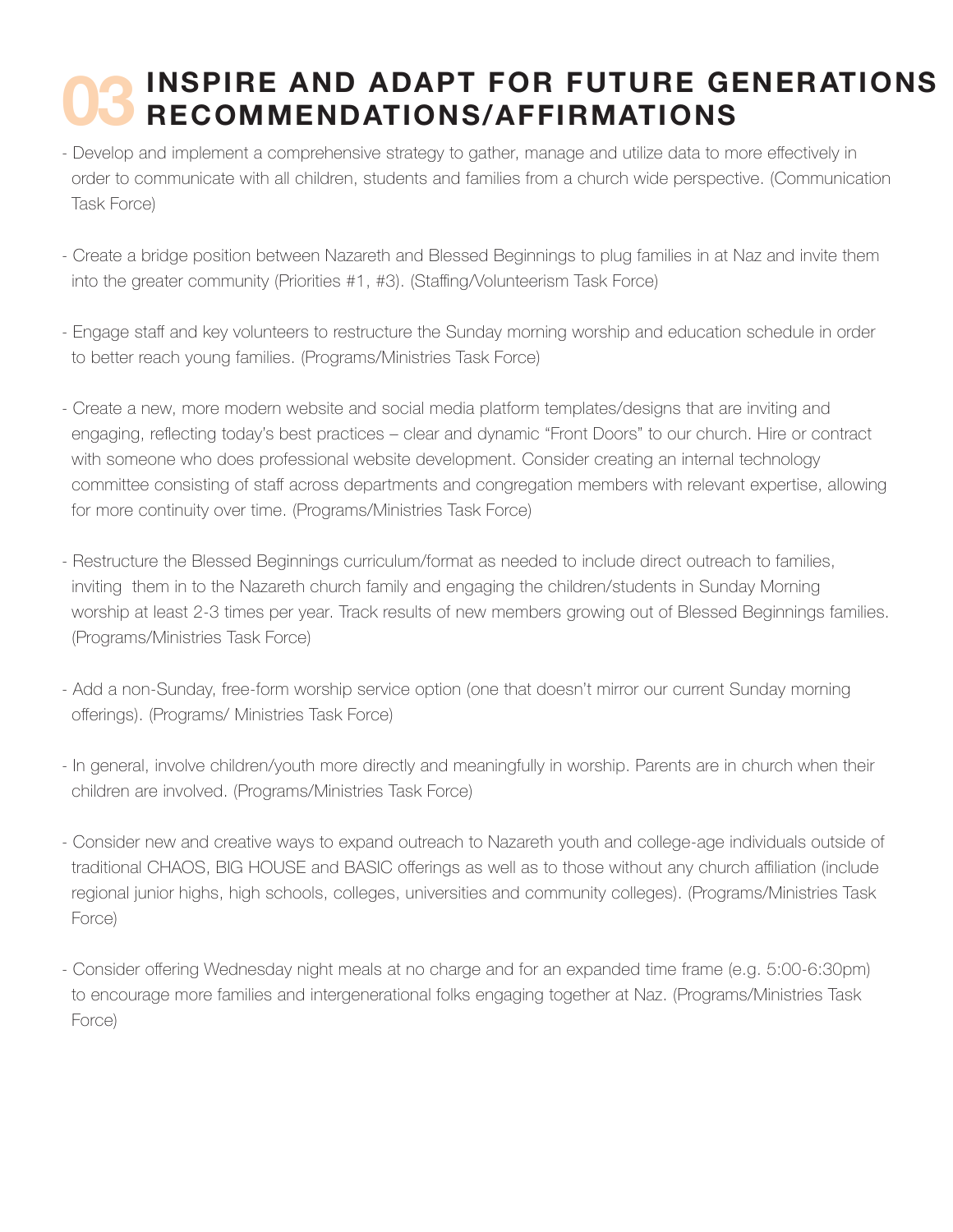#### **REACH, KNOW, AND SERVE NEIGHBORS ON THE MARGINS - RECOMMENDATIONS/AFFIRMATIONS 04**

- Develop and utilize communication tools which more effectively share missions and outreach opportunities. (Communication Task Force)
- Support the Ministry Incubator plan being developed by the Endowment Committee (Priorities #2, #4). (Staffing/Volunteerism Task Force)
- Create a dynamic mission/outreach booklet that gives explicit language to the many ways in which Nazareth promotes outreach and mission work, packaging into "Global Partnerships", "Local Partnerships", "Short-Term Mission Trips", "Members in Mission", and "Serve Your City" classifications – each of which would have a clear focus and an impactful story. There would also be clear steps outlined for engaging and getting involved in Naz sponsored mission work. Could model after Menlo Church example - https://issuu.com/menlo3/docs/ menlomissions. Work with a volunteer/hired professional graphic designer. (Programs/Ministries Task Force)
- Schedule "Serve Your City" opportunities monthly (e.g. Every 3rd Thursday from 4-6pm sign up to work at the NEIA Food Bank, etc.). (Programs/Ministries Task Force)
- Expand our Kits and Quilts ministry to have a local homeless focus. Distribute through our partnership with the Salvation Army and through local "warming centers". (Programs/Ministries Task Force)
- Address topics affecting those on the margins in our community more directly from the pulpit and/or invite local guest preachers in to teach on these topics. (Programs/Ministries Task Force)
- Encourage Pastoral Team to engage directly with ministerial and interfaith groups serving local populations on the margins. (Programs/Ministries Task Force)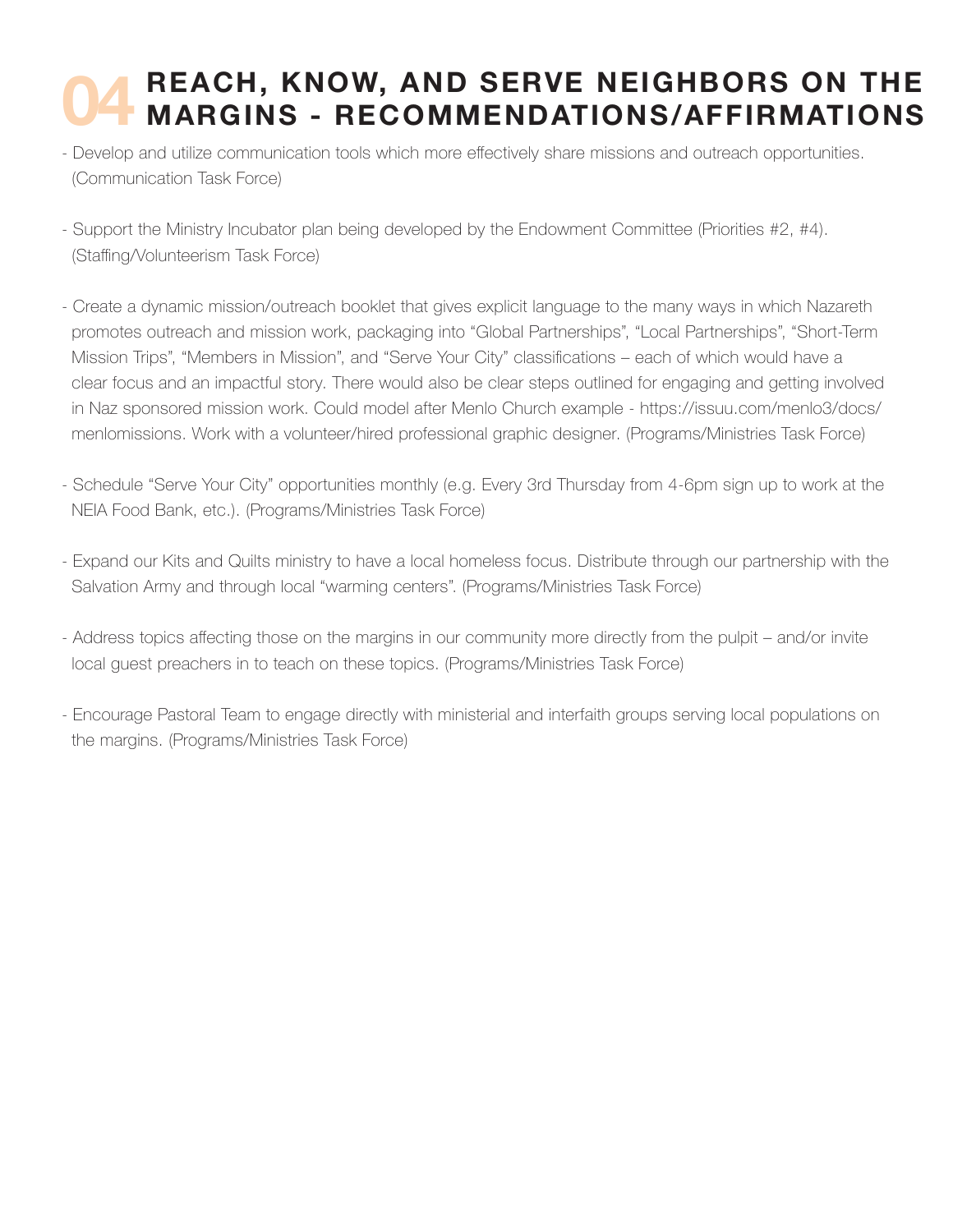#### **INSPIRE, INVITE AND EQUIP DISCIPLES - RECOMMENDATIONS/AFFIRMATIONS 05**

- Develop and utilize communication tools which effectively share opportunities for people to learn and to go into the world to live out their faith. (Communication Task Force)
- Support the creation of a Seminary Development Program. The program will be focused on the undergraduate and seminary education of Nazareth members as well as individuals who have experienced the call to ministry and who desire to return and serve at Nazareth. (Staffing/Volunteerism Task Force)
- Develop a strategy with staff for recruiting and onboarding interns (paid and unpaid) in various ministry areas. (Programs/ Ministries Task Force)
- Prioritize making a better connection with seminary students, focusing more on developing ministry leaders and pastoral staff and giving seminary students "real life" ministry opportunities. (Programs/Ministries Task Force)
- Develop a unified adult curriculum, supporting a clearly defined Philosophy of Ministry, with a structure and direction to it. Include routes that build toward knowledge and skills needed vocationally. (Programs/Ministries Task Force)
- Consider revamping Confirmation regarding time offered, content, and leader support engaging and encouraging students in lifelong faith formation. Consider moving Confirmation from Sunday morning to ease scheduling conflicts for volunteers and families. Consider facilities uses/schedules. (Programs/Ministries Task Force)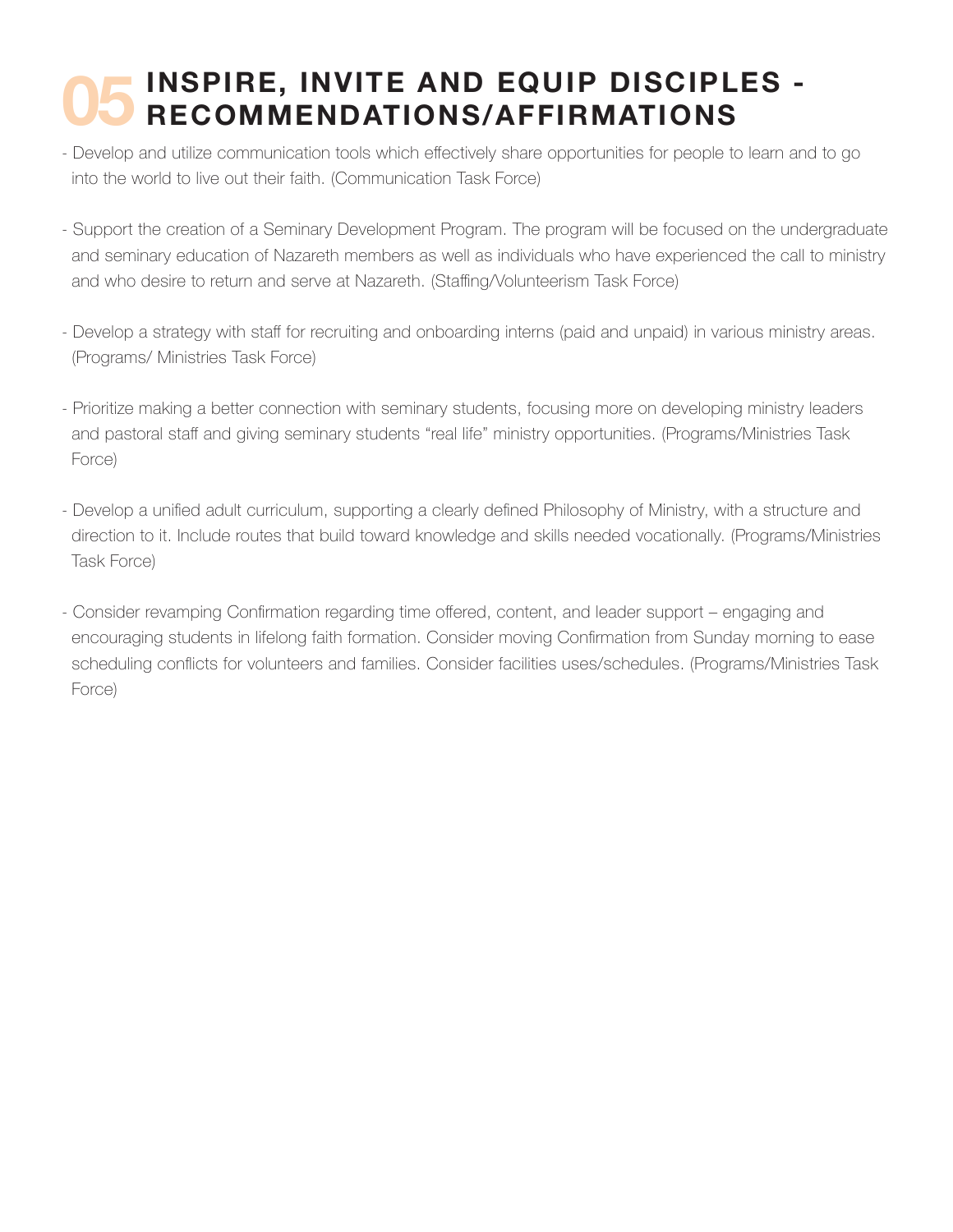#### **CREATE AND GROW RELATIONSHIPS - RECOMMENDATIONS/AFFIRMATIONS 06**

- Develop and utilize communication tools which effectively help people to build and grow relationships. (Communication Task Force)
- Invest in a position of Small Group Coordinator/Small Group Point (staff or volunteer), encouraging more opportunities for people to form meaningful relationships. This role would be a "Champion" of Small Groups and would coordinate with adult ed. and student ministry leadership positions. (Staffing/Volunteerism Task Force)
- Create a program utilizing dedicated, outgoing (and yet not intimidating) volunteers who are good conversationalists to be assigned to meet new people, talk with people standing alone, etc. on Sunday mornings before, after and between services. Volunteers should be recruited across all demographics. (Program/Ministries Task Force)
- Expand active/intentional ways in which people are invited to join a small group, which could include the formation of small groups around meals (with no explicit objective other than to get together), particular areas of interests, and options for non- workday opportunities. Help Nazareth become a church of small groups, not just a church with small groups – with plenty of options that welcome new people into groups and consider the varying desires/abilities of folks to be engaged in small groups for short or long periods of time. (Program/Ministries Task Force)
- Create more opportunities for people to socialize together within the walls of Nazareth. (Program/Ministries Task Force)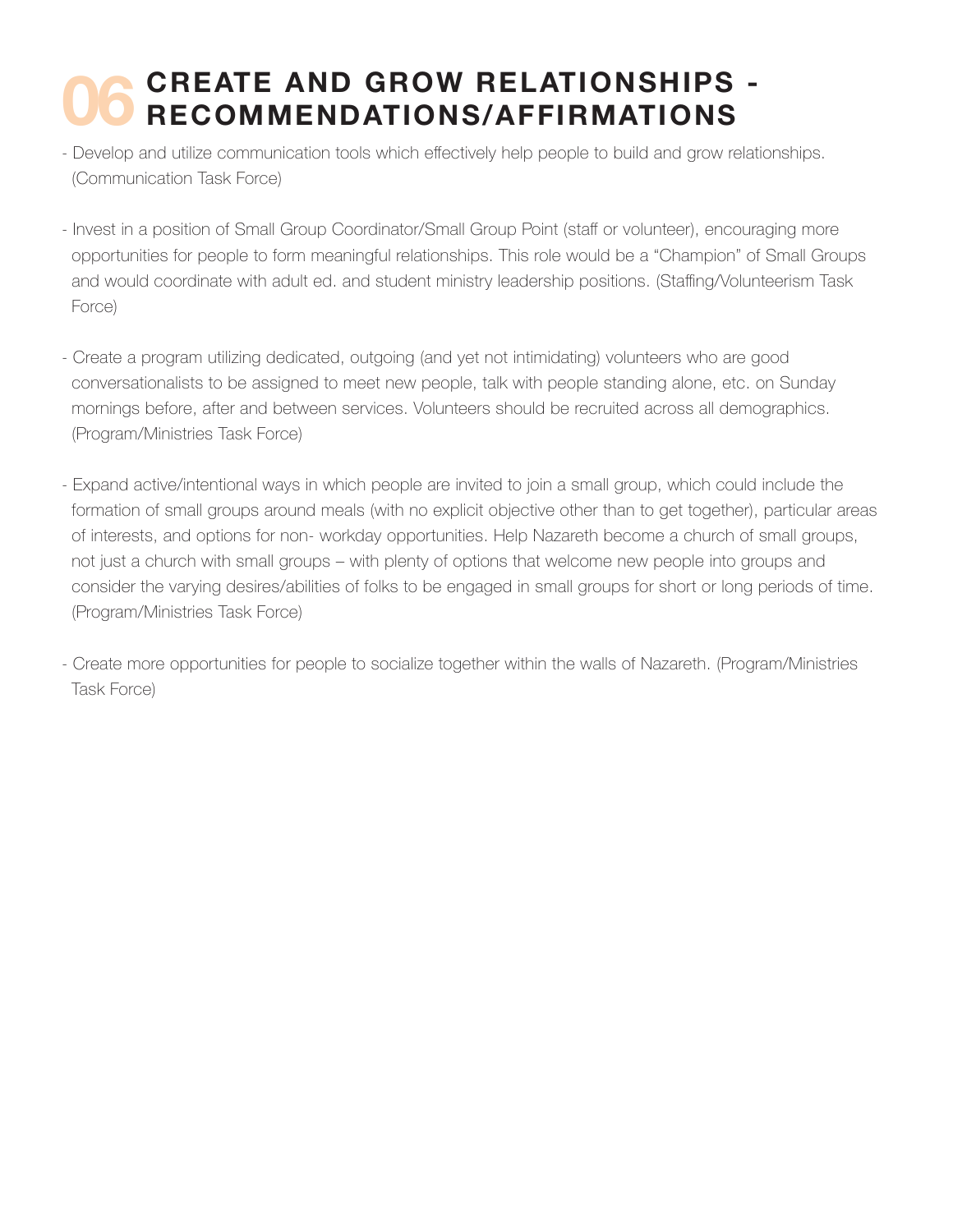#### **LEVERAGE OUR FACILITY AND LOCATION IN ACHIEVING THE UTMOST FOR GOD'S GLORY - RECOMMENDATIONS/AFFIRMATIONS 07**

#### **Maintenance:**

- Parking lots (need pricing for concrete vs asphalt)
- Worship Center Windows
- Heat exchanger for Worship Center
- Paint the outside of the Sanctuary near the Cross
- Organ will need cleaning by 2025. Cost is estimated to be \$25,000. (There is a fund set aside for this)

#### **Ministry Improvement Program:**

- Recover pews
- Break room windows
- Refurbish the Worship Center
- Including new Heat/AC exchangers for more energy efficiency
- Replace carpet on last set of steps leading up to the balcony and replace the carpet in the balcony
- Replace carpet in the choir practice area at the same time
- Paint the ceiling in the balcony
- Loop Hearing System in the Worship Center
- Redo the reception area including the coffee shop area by door 6 (kiosk check-in)
- Expanding church offices area and covered entry in the area of doors 1 & 2
- Addition to the school age building of Blessed Beginnings. This is an immediate need!
- Youth Ministry to add 2nd floor above the Sunday school area
- OR Build a 2-story addition on the Eastend by the gym dedicated to being all-inclusive for Blessed **Beginnings**
- Hanging and possibly retractable mics from the ceiling to be used when the choir performs in front of the altar, instead of in the loft. Possible location hanging down just in front of the first pews. Currently they put floor mics at 2 different locations.
- Explore alternative energy including solar and water
- Recommend hiring an architect for refurbishing the Worship Center

*- Note: regarding the windows in the Worship Center, there is damage to the drywall on the inside of the Worship Center and a couple of places appear to have mold. Sally took pictures and will provide them at the 20/20 Vision Team , if requested.*

*- Marc advised his improvements budget yearly is between \$120,000 and \$140,000, with what is not used carried over to the following year.*

#### **Items to be Done By Willing Workers:**

- Choir storage room is currently adequate for robes and the many files that contain choir music. Three files were purchased recently are now located in a closet designed to hang robes. It is estimated that within 3-5 years additional storage will be needed.

- The office Nathaniel has shared with Jordan could be reconfigured, depending on what takes place with the current part-time worship director position, to allow for a piano in the office.

- Add rail to the steps in the choir practice area.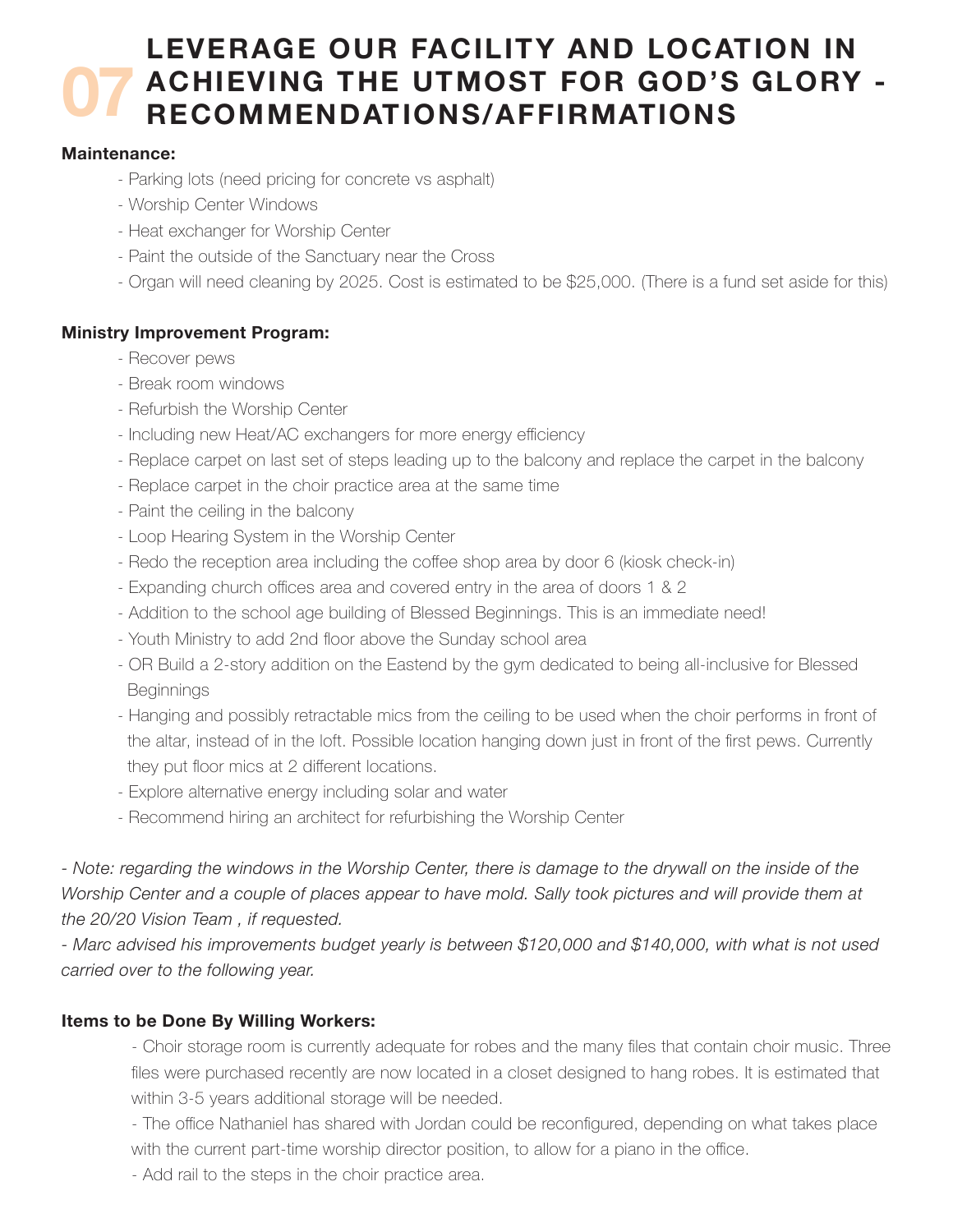#### **NURTURE AND FUEL JOYFUL RESPONSES TO GOD'S GRACE, EACH IN OUR OWN WAY - RECOMMENDATIONS/AFFIRMATIONS 08**

#### **FINANCE TASK FORCE:**

- Vision 2020 Finance Task force recommends Nazareth make a concerted effort to inspire giving among congregation.

- Vision 2020 Finance Task force recommends Nazareth build up a dedicated cash reserve based upon 60-90 days of operational expense. These funds to be raised with a special giving request and set aside permanently. - Vision 2020 Finance Task force recommends Nazareth amend its budget reporting process to include payroll and benefit costs for each area of ministry, to further explain the investment in each area. (Example: Children's ministry staff costs included in the cost of children's ministry)

- Vision 2020 Finance Task force recommends Nazareth develop annual employee evaluations that include a reporting of their entire compensation, including salary, benefits, continuing education, etc. This reporting in annual evaluations is intended to continue to demonstrate the total investment Nazareth makes in its employees, and how it values them.

- Vision 2020 Finance Task force recommends Nazareth begin a campaign to increase awareness of and participation in estate giving to Nazareth and the Nazareth Endowment Fund.

- Vision 2020 Finance Task force recommends Nazareth commit to a 1.5% annual cost of living (non-merit based) raise, which would be built into the budget as an annual requirement.

- Vision 2020 Finance Task force recommends Nazareth develop and implement a system of employee goal setting and evaluations with the intent to award merit-based raises in addition to the cost of living raise.

- Vision 2020 Finance Task force recommends Nazareth create a monthly report that shows comparative totals for income, expenses and pledges vs. budget, and attendance, to be reviewed by the finance committee and council.

- Vision 2020 Finance Task force recommends Nazareth create quarterly "Huddles" to offer congregation updates on finances, stewardship and attendance, in an "Adult Forum" style setting, to continue to the work on improved transparency at Naz.

- Vision 2020 Finance Task force recommends Nazareth make a concerted effort to raise the average per household giving from 1.5% of income, to 3% over the next 5 years. Consider improving the Stewardship annual drive process to better engage congregation.

#### **GOVERNANCE TASK FORCE:**

- We discussed the draft of the proposed changes to church Council terms that Pr. Brian prepared. After a lively discussion, additional clarifications were suggested. Brian will make the suggested changes to the proposal and forward them to us.

- We discussed next steps in a collaboration effort with larger congregations including Hope Lutheran, West Des Moines. We will include a summary of our discussions to date with Hope in our final Task Force report to the Council.

- We discussed how we might better govern the use of mission funds for the congregation. We discussed the possibility of Endowment Funds being used for internal ministry opportunities and that "Mission Funds" (those funds pledged through the fall stewardship effort) would be dispersed by the Local and World Missions committees under a yet to be determined formula. This would remove the step of going through the "Mission Fund Committee" which would be retired. We will circulate a proposal on this item prior to our next meeting.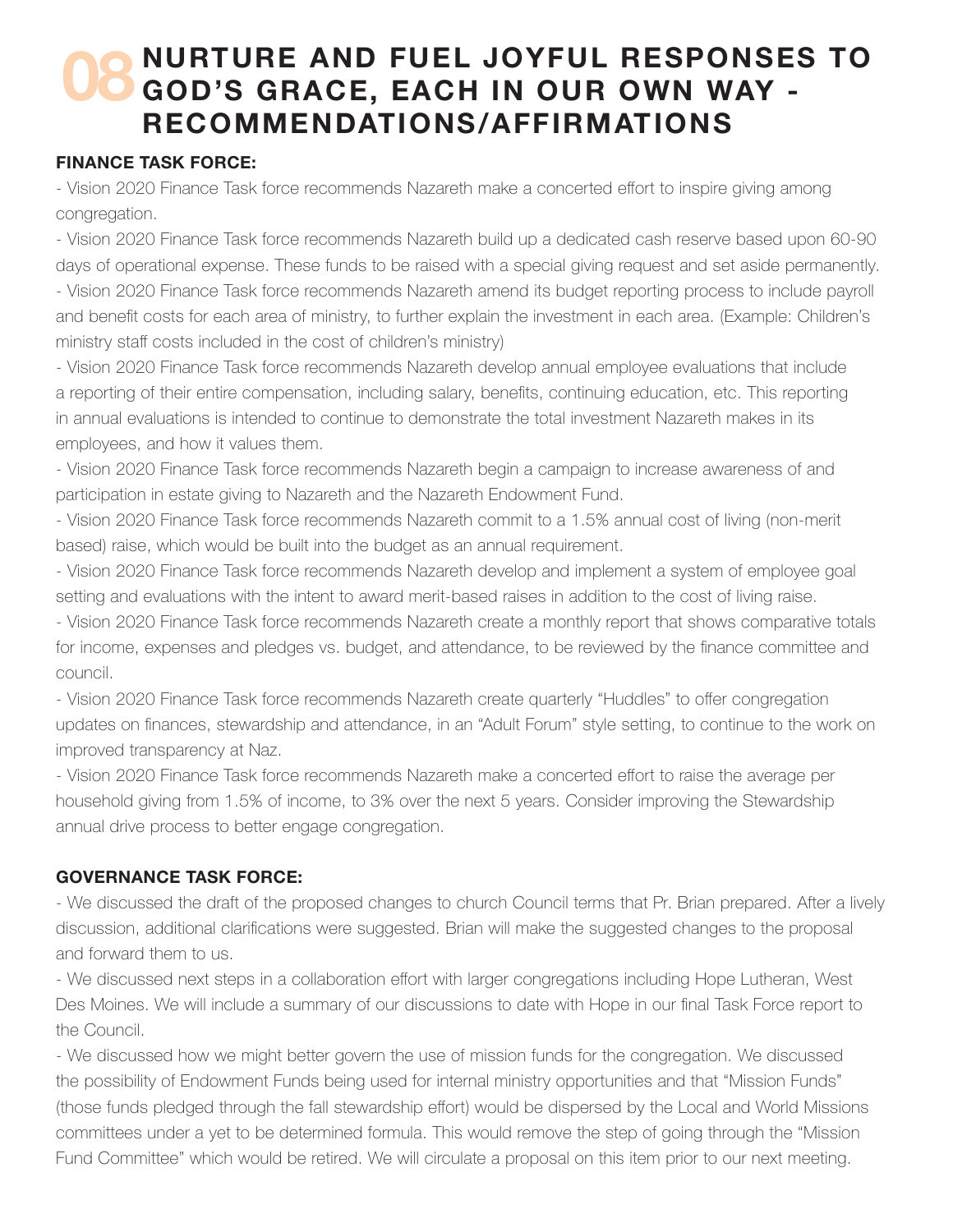#### **INVOLVE MEMBERS IN LIFE-GIVING AND FAITH-BUILDING PRAYER - RECOMMENDATIONS/AFFIRMATIONS 09 FAITH-BUILDING PRAYER -<br>- Develop and implement a plan for Nazareth to promote prayer so "Our House shall be a House of Prayer"**

- 
- Methods to Use:
- Banners hanging from choir loft
- Sermon Series
- Wednesday evening services including communion and individual and community time for prayer
- Continue and promote Prayer Chain adding
- Icon on web site to submit prayer requests
- Establish a Prayer Committee to develop a Prayer Blog, set parameters for content, recruit writers and oversee on web site
- Videos before church
- Messenger and Bulletin
- Announcements before services highlighting prayer cards
- Post a prayer in areas of high usage—gym, Bethel Hall, Fellowship Hall, Underground
- Continue availability of prayer resources
- Monthly prayers for missionaries
- Prayer walkers on Sunday morning
- Pastors' Sunday morning prayer team
- 10 at 10 for staff
- Annual Events:
	- A "Day of Prayer" to kick off school year
	- 6:00 am 10:00 pm continual prayer in Chapel with opening and closing services on Friday
	- Circling Church with prayer on Sunday
- Every Other Year Event:
	- Thankful for/Hope for cards

#### **PROGRAMS/MINISTRIES TASK FORCE:**

Sunday Mornings:

- We affirm that sermons acknowledge our condition as sinners and our need for grace which comes through faith and a personal relationship with Jesus Christ. Furthermore, we affirm that sermons emphasize that our faith is meant to be shared with other people and to call others into a similar relationship with Christ.
- We affirm that the pastoral staff continue being energetic, dynamic and relevant.
- Explore ways to adjust the space in our Worship Center to better accommodate elderly and disabled congregants (e.g. considering the slope of the sanctuary, sound issues for the hearing impaired, having ample seating in Fellowship Hall, etc.)
- Make every effort to ensure the musical quality and relevancy and the technology executed is exceptional at all worship services to support the message and worship experience and help people to experience the presence of God through worship.
- Explore and celebrate more opportunities for inter-generational community within all ministries of the church.
- Ensure staff leaders have the support and freedom to lead with joy and passion.
- Respect, celebrate and learn from the past, but refuse to allow the past to inhibit our ability to move forward toward God's preferred future for Nazareth.